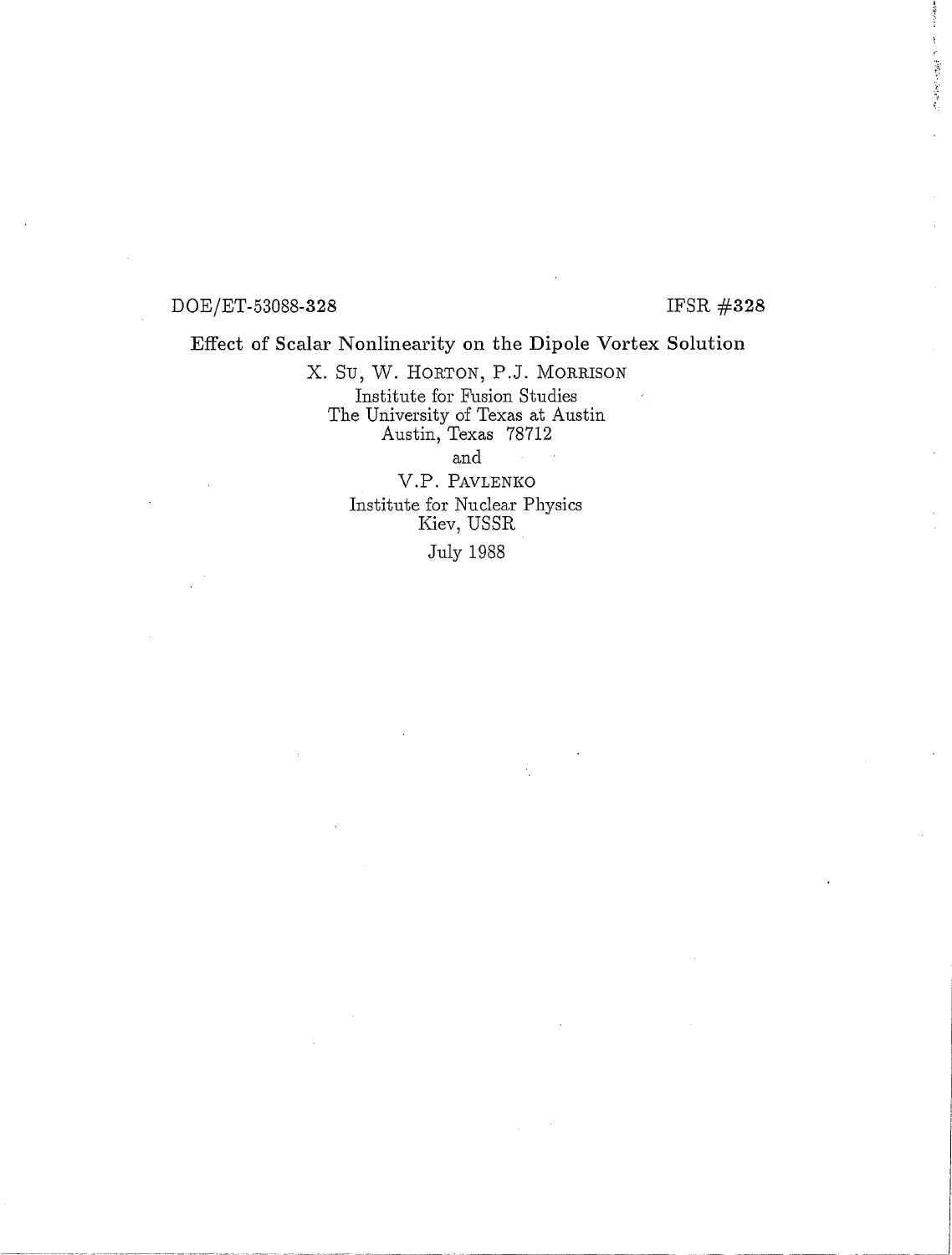# **Effect of Scalar Nonlinearity on the Dipole Vortex Solution**

**l",**   $\, \tilde{\,} \,$ 

x. Su, W. Horton, **P.J.** Morrison Department of Physics and Institute for Fusion Studies The University of Texas at Austin A ustin, Texas 78712 and V.P. Pavlenko Institute for Nuclear Physics

Kiev, USSR

#### Abstract

The dipole vortex solutions of the Hasegawa-Mima drift wave or equivalently, the quasi-geostrophic Rossby wave equation are shown to be split up into long-lived monopole vortices (cyclones and anticyclones) in the presence of a small scalar, i.e. KdV type, nonlinearity. The lifetime of the dipole vortex varies inversely with the strength of the scalar nonlinearity.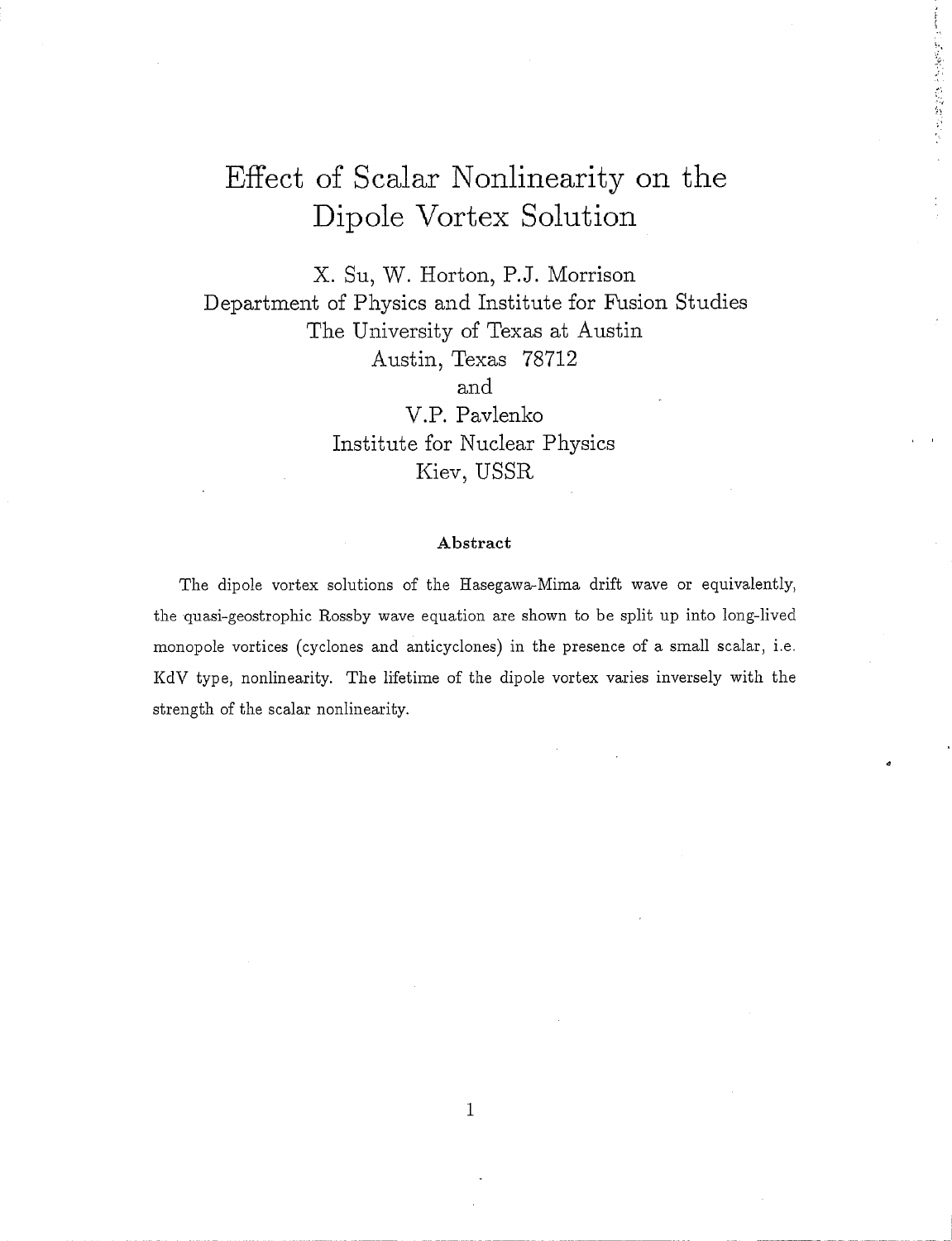#### **I. Introd uction**

It is well known that the dipole vortex is an exact solitary wave solution to the dissipationless Hasegawa-Mirna drift wave equation, which in the fluid mechanics literature is referred to as the Rossby wave equation

$$
(1 - \nabla^2) \frac{\partial \varphi}{\partial t} + v_d \frac{\partial \varphi}{\partial y} - [\varphi, \nabla^2 \varphi] = 0
$$
 (1)

また きょうかいの ドックティ

where

$$
[\varphi,\nabla^2\varphi]=\frac{\partial\varphi}{\partial x}\frac{\partial\nabla^2\varphi}{\partial y}-\frac{\partial\varphi}{\partial y}\frac{\partial\nabla^2\varphi}{\partial x}
$$

is the Jacobian between the electrostatic potential  $\varphi$  and the vorticity  $\zeta = \nabla^2 \varphi$ . It is also known that Poisson-bracket or vector nonlinearity of Eq. (1) facilitates the formation of robust dipole vortices.<sup>1</sup> Recently, there have been numerous studies of this type of nonlinearity and vortex dynamics.<sup>2,3</sup> However, a more comprehensive theory includes the nonlinearity as given in Eq. (1), together with KdV or scalar type nonlinearity, which was first introduced by Petviashvili<sup>4</sup> in the case of drift waves. Due to the presence of the scalar nonlinearity, the dipole vortex is no longer an exact solution. Here we investigate the question: How does this scalar nonlinearity affect the evolution of the dipole vortex? We will show numerically that even a small amount of scalar nonlinearity can have important consequences for the vortices.

Hydrodynamic experiments of Soviet scientists<sup>5,6</sup> have shown that there is a rather rapid transition from a dipole vortex pair to isolated monopole vortices. This transition we argue arises as a result of competition between the vector and scalar nonlinearities. From the analogy between the Coriolis force dynamics describing Rossby waves in rotating hydrodynamics and the Lorentz force dynamics describing drift waves in a magnetized inhomogeneous plasma, we expect that the splitting process of the dipole vortex into monopoles should also occur in a plasma for drift solitary waves. It is, therefore, worthwhile to numerically sim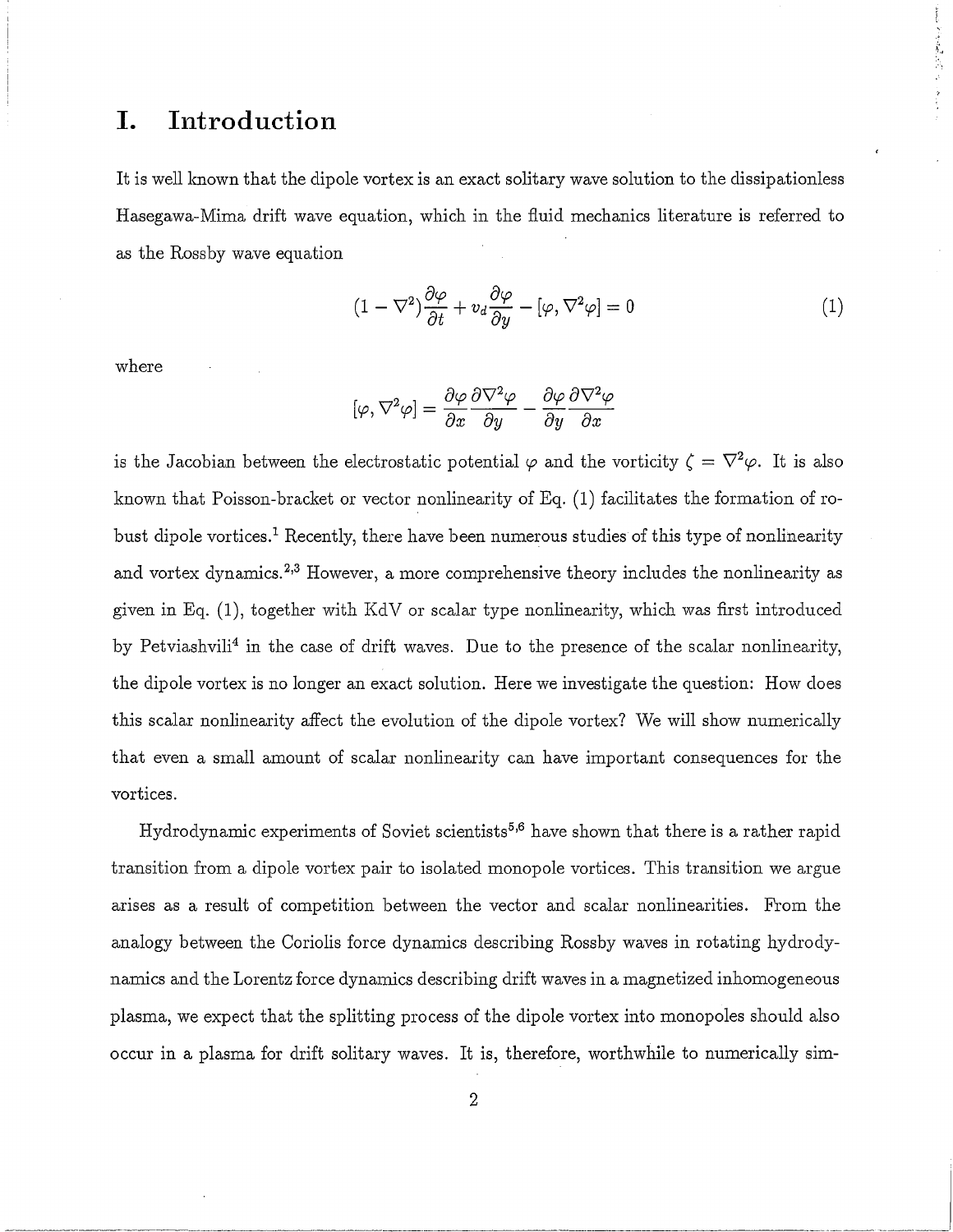ulate the dynamics of dipole vortices incorporating a small scalar nonlinearity, and thus to investigate how the scalar nonlinearity splits up the dipole.

!.',

~I

This paper is organized as follows: in Sec. II, we give the equation of the simulation model and present its conservation laws. Exact monopole solutions are presented in Sec. III. In Sec. IV we describe how the dipole vortex splits up and give simulation results on the evolution when the dipole vortex pair is the initial state. In Sec. V we discuss the stability of the positive and negative monopoles that split off of the dipole vortex. Section VI gives a summary and the conclusions.

#### **II. Model Equation and Conservation Laws**

We consider a plasma in a uniform external magnetic field in the z-direction. The gradients in plasma density  $\frac{dln n_0}{dx}$  and the electron temperature  $\eta_e = dln T_e/dln n_e$  are along the xaxis, the diamagnetic drift velocity  $v_d = -(cT_e/eB_0) \frac{d\ln n_0}{dx}$  is along the y-axis. To describe the dynamics of the potential drift waves in such a plasma, we consider the contribution of the electron, and ion polarization drifts to the density equation and we use the condition of quasineutrality of perturbations. We thus derive the following model equation

$$
(1 - \nabla^2) \frac{\partial \varphi}{\partial t} + v_d \frac{\partial \varphi}{\partial y} + \alpha \varphi \frac{\partial \varphi}{\partial y} + [\nabla^2 \varphi, \varphi] = 0
$$
\n(2)

where  $\alpha = v_d \eta_e = \frac{\rho_s}{r_{Te}}$ ,  $\varphi = \frac{e\phi}{T_e}$ ,  $\phi$  is electric potential,  $\rho_s$  is the ion Larmor radius with electron temperature T*e, rTe* is the characteristic length of plasma inhomogeneity, space and time variables are normalized by  $\rho_s$  and the ion cyclotron frequency, respectively.

Rossby waves in rapidly rotating shallow neutral fluids also satisfy Eq. (2) with the scalar nonlinearity arising from variations in the depth of the fluid and  $[\nabla^2 \varphi, \varphi]$  arising from the convective acceleration  $\mathbf{v} \cdot \nabla \mathbf{v}$  of the fluid.

For weakly inhomogeneous plasma,  $\rho_s/r_{T_e}$  is small compared to unity and thus the scalar nonlinearity, i.e. the  $\alpha$  term is typically neglected, whereupon Eq. (2) reduces to Eq. (1).

------~~~-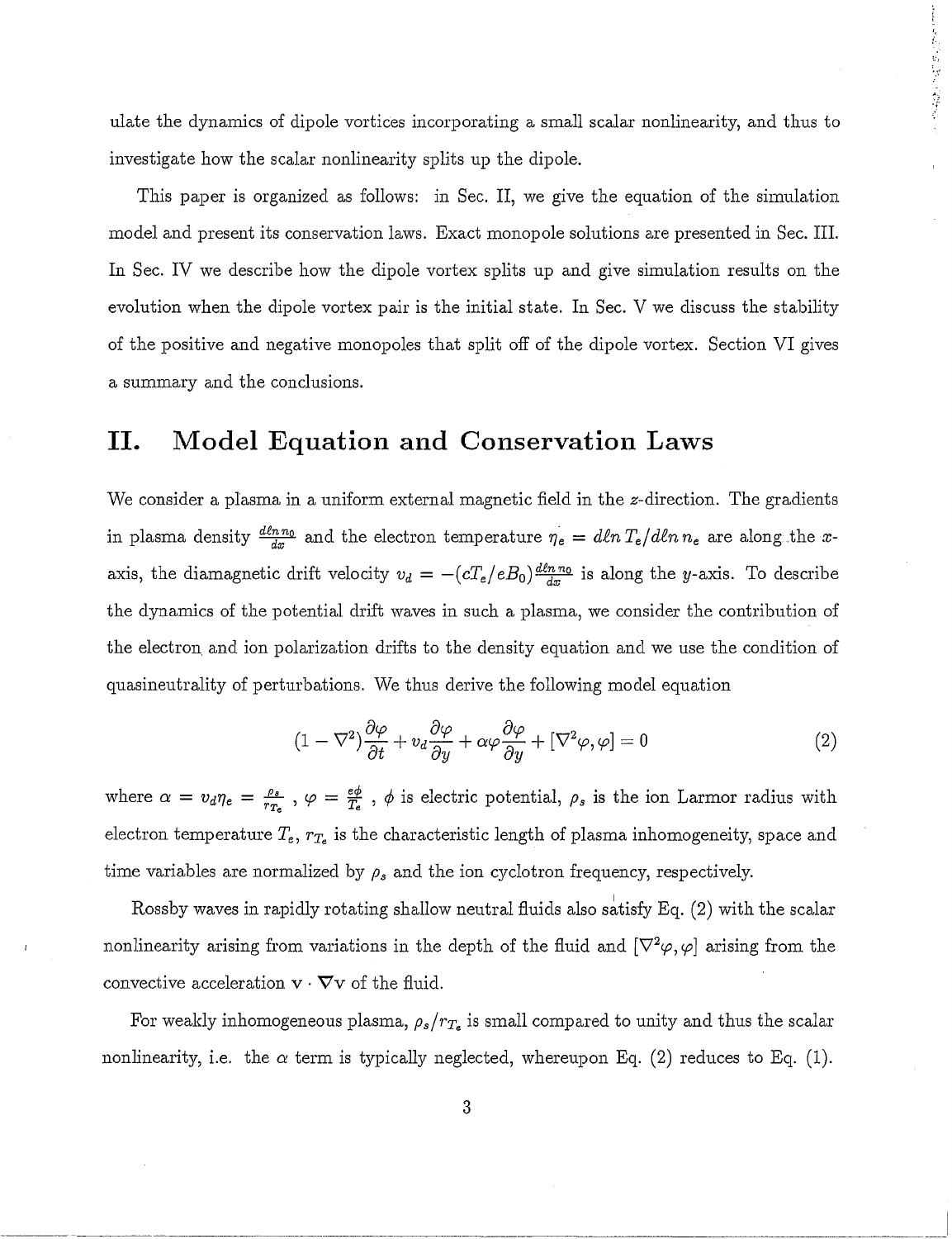If we keep the scalar nonlinearity, then the dipole vortex is no longer an exact solution. As mentioned above (and shown below) this term splits the dipole vortex into two monopoles of opposite sign.

Consider now the conservation laws of Eq. (2) after the scalar nonlinearity is added.

1. Equation (2) can be rewritten as

$$
\frac{\partial \varphi}{\partial t} + \nabla \cdot \left[ -\frac{\partial \nabla \varphi}{\partial t} + \left( v_d \varphi + \frac{\alpha \varphi^2}{2} \right) \hat{y} + (\nabla \varphi \times \hat{z}) \nabla^2 \varphi \right] = 0 \tag{3}
$$

あたち なにかけ たちず ディイン・

Equation (3) represents the conservation of mass in the two-dimensional system.

2. Multiplying Eq. (2) by  $\varphi$ , we derive the following equation

$$
\frac{\partial \varepsilon}{\partial t} + \nabla \cdot \left[ \left( \frac{1}{2} v_d \varphi^2 + \frac{1}{3} \alpha \varphi^3 \right) \hat{y} - \varphi \nabla \frac{\partial \varphi}{\partial t} - \nabla^2 \varphi \left( \hat{z} \times \nabla \frac{\varphi^2}{2} \right) \right] = 0 \tag{4}
$$

where

$$
\varepsilon(x,y,t) = \frac{1}{2} \left[ \varphi^2 + (\nabla \varphi)^2 \right]
$$

is the local energy density. Equation (4) gives the energy conservation law.

3. Multiplying Eq. (2) by *x,* we get another constant of motion,

$$
\frac{\partial(x\varphi)}{\partial t} + \nabla \cdot \left[ \left( \frac{\partial \varphi}{\partial t} \right) \hat{x} + \left[ x \left( v_d \varphi + \frac{\alpha \varphi^2}{2} \right) + \frac{|\nabla \varphi|^2}{2} \right] \hat{y} - \frac{\partial \varphi}{\partial y} \nabla \varphi \right] - \frac{\partial(x \nabla \varphi)}{\partial t} + x (\nabla \varphi \times \hat{z}) \nabla^2 \varphi = 0
$$
\n(5)

giving the conservation law for the *x* coordinate for the center of mass.

The above three constants of motion are used in our simulation to observe the accuracy of the numerical integration of Eq. (2).

We also notice that the potential entrophy  $U = \langle (\nabla \varphi)^2 + (\nabla^2 \varphi)^2 \rangle$  is not conserved for  $\alpha \neq 0.$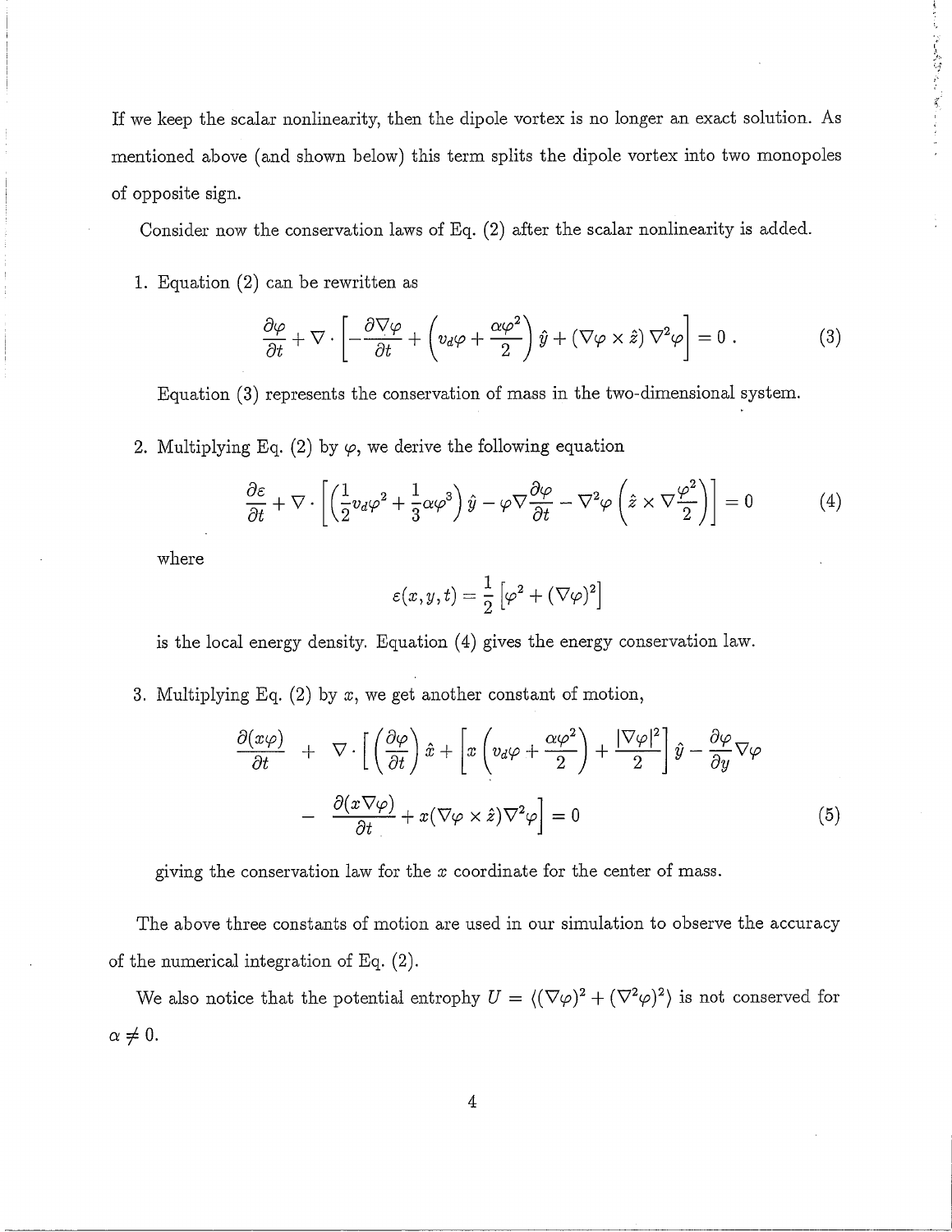## **III. Exact Monopole Solutions**

In order to interpret our results we first present exact monopole solutions to Eq. (2). Assuming a travelling steady state solution  $\varphi = \varphi(x, y - ut)$ , Eq. (2) becomes

$$
-u(1-\nabla^2)\frac{\partial\varphi}{\partial y} + v_d\frac{\partial\varphi}{\partial y} + \alpha\varphi\frac{\partial\varphi}{\partial y} + [\nabla^2\varphi,\varphi] = 0.
$$
 (6)

For axisymmetric monopoles,  $\varphi(r,\theta) \to \varphi(r)$  and  $[\varphi(r), \nabla^2(\varphi(r)] = 0$ , leaving

$$
\frac{1}{r}\frac{d}{dr}\left(r\frac{d\varphi}{dr}\right) = 4k^2\varphi - \frac{\alpha}{2u}\varphi^2\tag{7}
$$

where

$$
k^2 = \frac{1}{4} \left( 1 - \frac{v_d}{u} \right) \tag{8}
$$

Consideration of the context of the

Defining  $\varphi = \varphi_m \psi(\xi)$ , where  $\xi = kr$ , Eq. (7) becomes the following in terms of  $\psi$ :

$$
\frac{d^2\psi}{d\xi^2} + \frac{1}{\xi}\frac{d\psi}{d\xi} = 4\psi - 6\gamma\psi^2.
$$
\n(9)

Here we have set

$$
\varphi_m = \frac{12\gamma uk^2}{\alpha} \tag{10}
$$

where  $\gamma$  is a constant that remains to be determined.

We compare Eq. (9) to the analogous equation for one-dimensional solitary drift waves that are solutions of the regularized long-wave equation,<sup>7,8</sup>

$$
\phi_t - \phi_{yyt} + v_d \phi_y + \alpha \phi \phi_y = 0 \tag{11}
$$

This equation is the one-dimensional restriction of Eq. (2). Inserting  $\varphi = \varphi_m \psi (k(y - ut))$ yields

$$
\frac{d^2\psi}{d\xi^2} = 4\psi - 6\psi^2\tag{12}
$$

where  $\xi \equiv k(y - ut)$ ,  $k^2 = \frac{1}{4}(1 - v_d/u)$  and  $\varphi_m = 12uk^2/\alpha$ . For  $k^2 > 0$  Eq. (12) possesses the well-known solution  $\psi = \mathrm{sech}^2 \xi$ .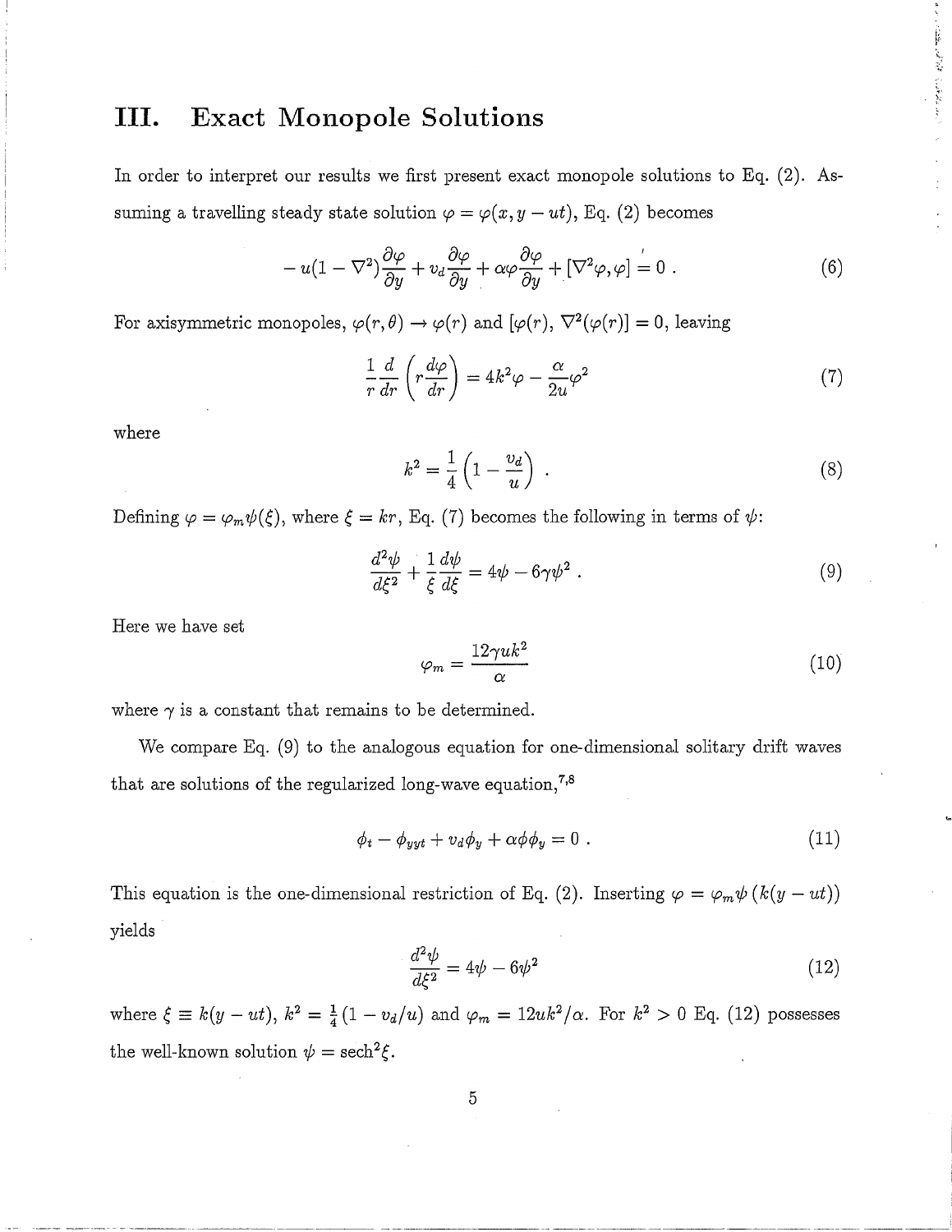It is apparent that the monopole speed-width relation, Eq. (8), is identical with that for the one-dimensional case. But, the amplitude relation of Eq. (10) differs by the presence of  $\gamma$ , which also occurs in Eq. (9), the equation for the shape of the monopole. This later equation, together with the boundary conditions

$$
\frac{d\psi}{d\xi}(\xi=0) = 0 \qquad , \qquad \lim_{\xi \to \infty} \frac{1}{\psi} \frac{d\psi}{d\xi} = -2 \tag{13}
$$

 $\frac{1}{2}$ 

くんきょく めしてく

and the condition  $\psi(\xi = 0) = 1$  defines a nonlinear eigenvalue problem for  $\gamma$ . Numerically we obtain  $\gamma = 1.5946$ ; the shape of the eigenfunction defined by this procedure is shown in Fig. 1a. In our computations we set  $\gamma$  to unity and then vary the value of  $\psi$  and  $d\psi/d\xi$  at large values of  $\xi$ , consistent with the second equality of Eq. (13), until  $d\psi(\xi = 0)/d\xi = 0$  is achieved. This yields  $\psi(\xi = 0) = \gamma$ . Scaling by  $\gamma$  then gives the desired result.

The above calculation is only valid for  $k^2 > 0$ , which implies  $u > v_d$  or  $uv_d < 0$ . In light of Eq. (10) positive velocity monopoles have  $\varphi_m > 0$ . These are referred to as anticyclones. The negative  $(uv_d < 0)$  velocity monopoles have negative  $\varphi_m$  and are referred to as cyclones. In the case  $k^2 < 0$  neither the two-dimensional Eq. (9) nor the one-dimensional equation Eq. (12) possess exponentially localized solutions. When  $k^2 < 0$ , the wave structure propagates with  $0 < u < v_d$ , and, in two dimensions, is a weakly localized oscillatory (radiation) solution where the amplitude decays as  $\xi^{-1/2}$ .

In Fig. 1b we plot solutions to Eq. (9). All of these solutions have  $d\psi(\xi = 0)/d\xi = 0$ . For  $\psi(\xi = 0) > \gamma$ , the solution diverges to  $-\infty$ . Solutions with  $0 < \psi(\xi = 0) \lesssim \gamma$  are homoclinic to  $\psi = 2/3$ . These nonlinear oscillatory solutions are the radiation solutions mentioned above and describe finite amplitude cylindrically symmetric waves propagating with speed u such that  $0 < u < v_d$ . Mathematically, these wave solutions can be "pulled down" by the following symmetry relation:

$$
\overline{\varphi}(-k^2;r,\theta)=\varphi(k^2;r,\theta)-\frac{8u k^2}{\alpha}.
$$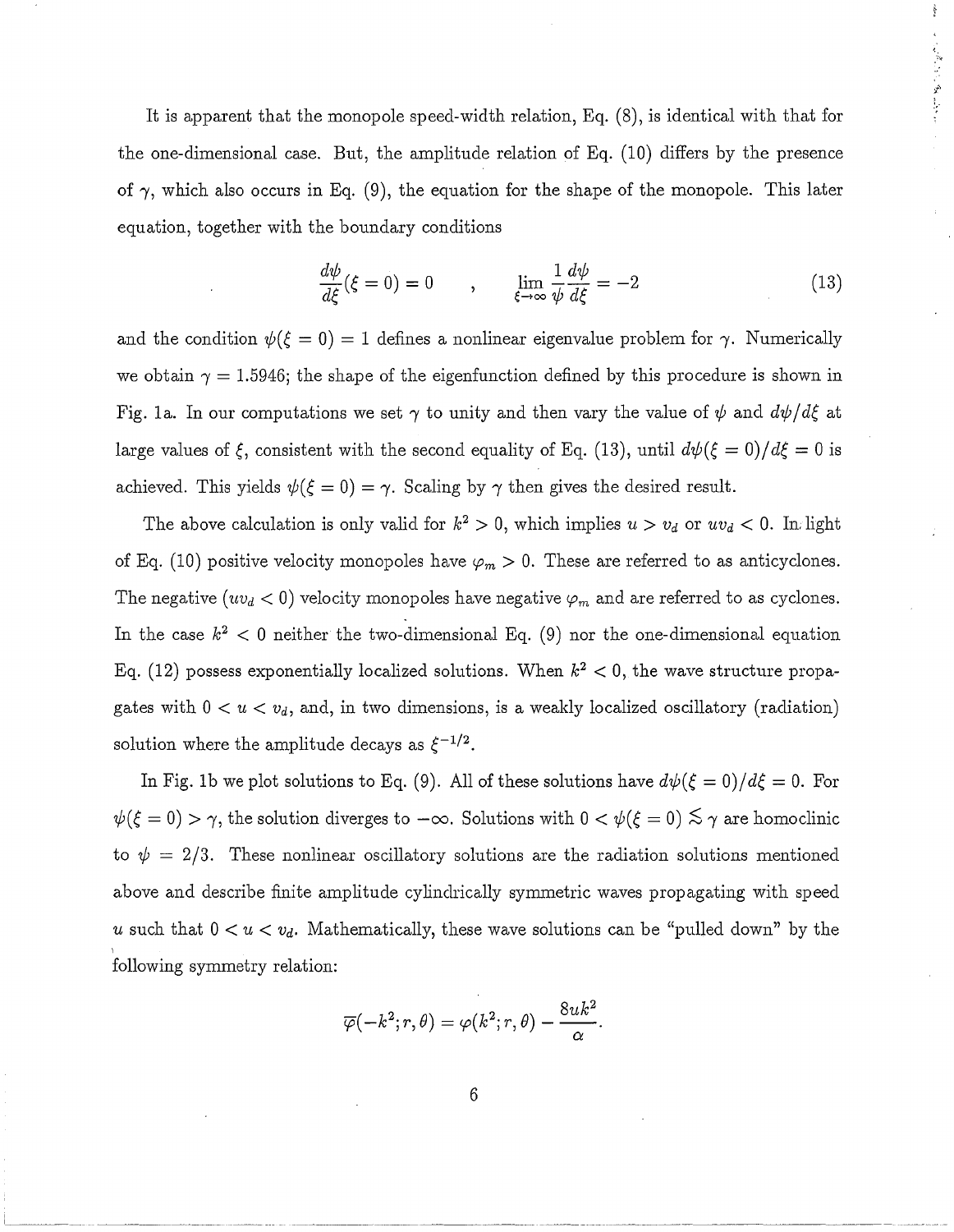If  $\varphi$  solves  $\nabla^2 \varphi - k^2 \varphi + \alpha \varphi^2/2u = 0$ , then  $\overline{\varphi}$  solves  $\nabla^2 \overline{\varphi} + k^2 \overline{\varphi} + \alpha \overline{\varphi}^2/2u = 0$ . Thus, Fig. 1b compactly displays both the solitary wave and radiation solutions.

 $\frac{6}{\cdot}$ 

Additional symmetries of Eqs. (1) and (2) are as follows. For every solution of Eq. (1)  $\varphi(x,y,t)$  there is a solution  $-\varphi(-x,y,t)$  (i.e., Eq. (1) has the symmetry  $\varphi(x,y,t) \rightarrow$  $-\varphi(-x, y, t)$ .) This symmetry is lost when the scalar nonlinearity is added to the equation, Eq. (2). This antisymmetry in *x* is the symmetry property possessed by the dipole vortex solution given in Eq. (14). When the scalar nonlinearity is added there is no symmetry for a given  $\alpha$ , but for the two different equations with  $\alpha$  and  $-\alpha$  there is the symmetry relation

$$
\varphi(-\alpha;x,y,t)=-\varphi(\alpha,-x,y,t)\;.
$$

Thus a small, finite  $\alpha$  lifts a degeneracy in the  $\alpha = 0$  equation.

#### **IV. Dipole Vortex Splitting into Monopoles**

The dipole vortex solution possessed in the absence of scalar nonlinearity is given by

$$
\varphi = \begin{cases}\n\left[ -\frac{k^2 r_0}{p^2 r} \frac{J_1(pr)}{J_1(pr_0)} + \left( 1 + \frac{k^2}{p^2} \right) \right] u r \cos \theta & (r < r_0) \\
ur_0 \frac{K_1(kr)}{K_1(kr_0)} \cos \theta & (r > r_0)\n\end{cases}
$$
\n(14)

where  $r^2 = x^2 + (y - ut)^2$ ,  $u = v_d/(1 - k^2)$ ,  $x = r \cos \theta$ , and  $y = r \sin \theta$ . The parameters p and *k* are related by

$$
\frac{1}{kr_0}\frac{K_2(kr_0)}{K_1(kr_0)}=-\frac{1}{pr_0}\frac{J_2(pr_0)}{J_1(pr_0)},
$$

which follows from continuity of the flow velocity  $\mathbf{v} = \hat{z} \times \nabla \varphi$  across  $r = r_0$ .

Previous simulation studies of Eq.  $(2)$  by Mikhailovskaya,<sup>9</sup> with Eq.  $(14)$  as the initial state, indicate that when  $\alpha$  is large enough, the dipole vortex rapidly separates into pieces moving in opposite directions away from their initial positions. The radius of anticyclones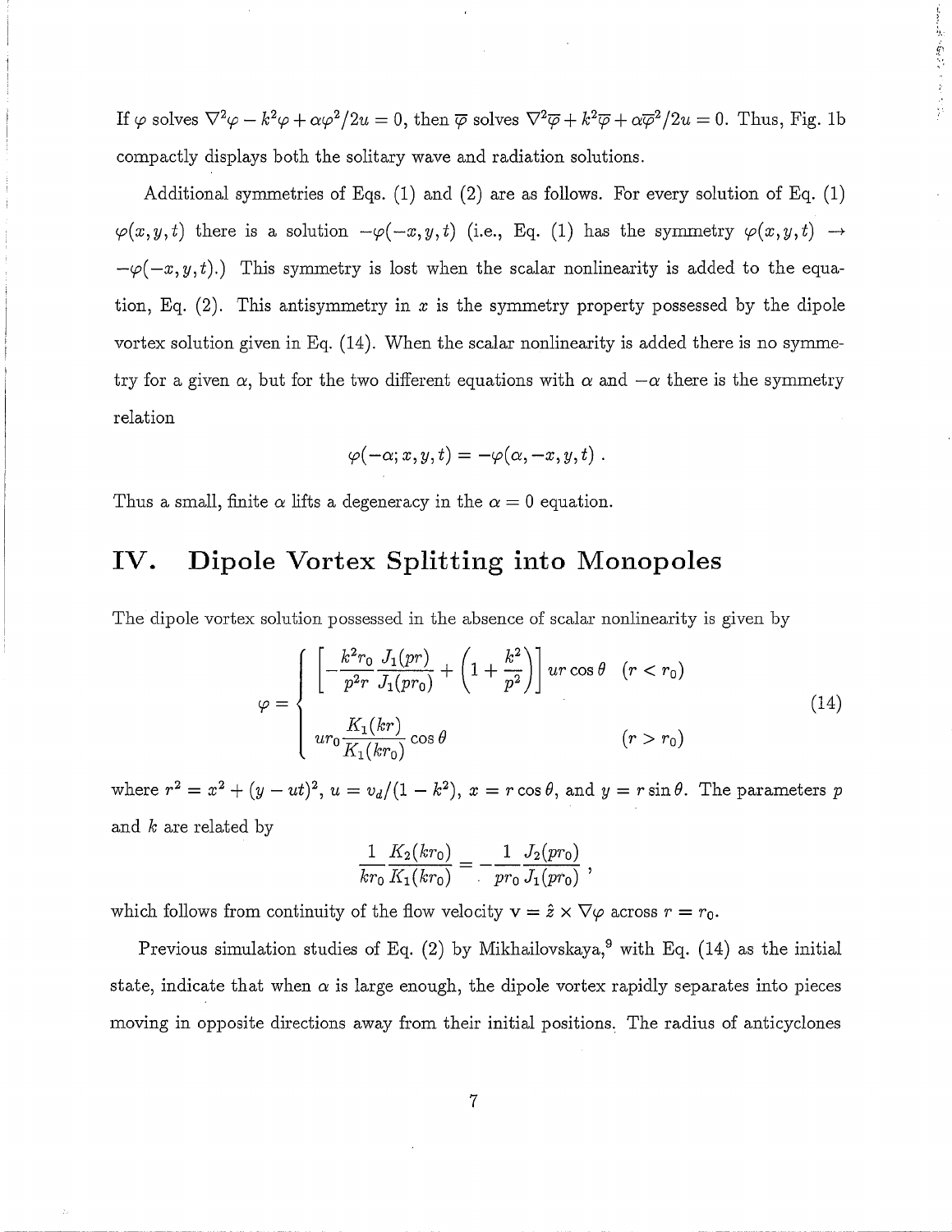$(\varphi > 0)$  increases slightly, but the amplitude decreases and approaches a circular shape. Cyclones ( $\varphi$  < 0), are observed to gradually decay into small vortices that finally disappear.

We find a somewhat different result. From our calculations and simulations, we conclude that the dipole vortex pair splits into *botl1* the anticyclone and the cyclone monopoles, which maintain their integrity.

In order to interpret our results and to understand the discrepancy with Mikhailovskaya we use the amplitude and width-speed relations of Sec. **III.** From Eqs. (8) and (10) we obtain the following speed for anticyclones:

$$
u = v_d + \frac{\alpha |\varphi_m|}{3\gamma},\tag{15}
$$

while for cyclones,  $\varphi_m < 0$ , and the speed is given by

$$
u = v_d - \frac{\alpha |\varphi_m|}{3\gamma},\tag{16}
$$

where exponential localization requires  $\alpha |\varphi_m| > 3\gamma$ . The anticyclone and cyclone propagate with different speeds, the relative speed is  $u_+ - u_- = \alpha |\varphi_m^+|/(3\gamma) + \alpha |\varphi_m^-|/(3\gamma)$ . This result explains why the initial dipole vortex pair will split apart into two isolated monopoles with opposite signs. The time scale for the breakup of the dipole vortex can be estimated from

$$
\Delta t \sim r_0/(\alpha |\varphi_m|) \ . \tag{17}
$$

This relation is observed by our simulations.

To solve Eq. (2), we use a uniform grid over  $k_x$  and  $k_y$  in 85 x 85 k-space with 3612 complex  $\varphi_{k}(t)$  modes using the 128 x 128 FFT. The equations are solved using high order Runge-Kutta time stepping and the Fourier transformation  $(x, y) \leftrightarrow (k_x, k_y)$  at each time step. The constants of motion in Sec. II are used to monitor the accuracy of the numerical integration of Eq. (2). They, in fact, remain constant within the fraction  $10^{-3}$  during the simulation experiments. The initial perturbation  $\varphi(x, y, 0)$  is taken to be the dipole vortex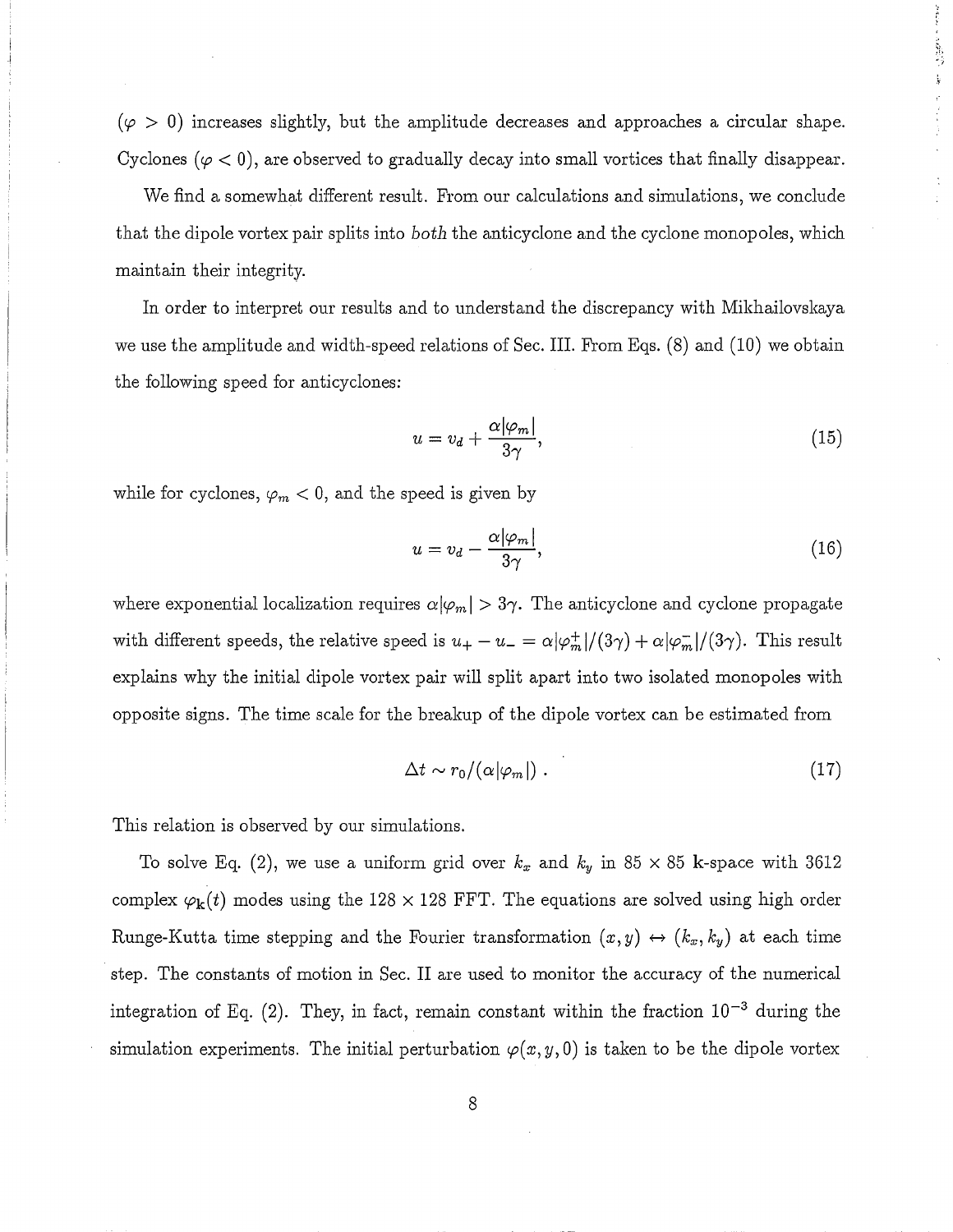given in Eq. (14) with  $r_0 = 6(\rho_s)$ ,  $u = 2v_d$  and  $v_d = c_s \rho_s / r_n$ . Typical simulations use 20 minutes CPU on the CRAY-II for  $\Delta t = 100r_n/c_s$ .

 $\frac{1}{2}$ 

こんめんか ましん

We studied two cases with  $\alpha = 0.01$  and  $\alpha = 0.1$ , and observed the same results, except that the time scale of breakup for  $\alpha = 0.01$  is about 10 times larger than that for  $\alpha = 0.1$ .

Figure 2 shows the streamlines  $\varphi(x, y, t) = \text{const.}$  at times  $tc_s/r_n = 0, 2, 10, \text{ and } 100.$ Observe that at  $tc_s/r_n = 10$ , the initial dipole vortex splits into the two completely isolated monopoles and the two monopoles approach circular shape. We also observed that the amplitudes of the vortices increases slightly, but the radius of both the vortices does not change much until  $t \approx 30$ . The observed speed of the anticyclone is  $u \approx 2.0v_d$  and that of the cyclone is  $u \simeq -0.3v_d$ .

Moreover, when we turn off the vector nonlinearity and redo the same experiment, we observed that the radius of the cyclone decreases significantly very rapidly and its amplitude increases a significant amount and then forms a very localized monopole vortex or solitary wave while the radius of the anticyclone doesn't change much and its amplitude increases slightly. The evolution of the processes are illustrated by Fig. 3. In the case of an anticyclone, this result appears to be in accordance with the simulation studies of Eq. (2) made in Ref. 10 in the long wavelength limit.

Now we consider whether the anticyclone and cyclones can naturally evolve from the one-dimensional solitary waves described by Eq. (12).

For  $k_x \approx 0$ , we know that Eq. (2) has the solitary wave solution given by Petviashvili,<sup>4</sup> Meiss and Horton<sup>7</sup> and Morrison et al.<sup>8</sup>

$$
\varphi = \frac{3}{\alpha}(u - v_d)\mathrm{sech}^2\left[\frac{1}{2}\left(1 - \frac{v_d}{u}\right)^{1/2}(y - ut)\right],\tag{18}
$$

where *u,* as before, is the speed.

However, the one-dimensional solitary wave is unstable to a finite  $k_x$  filamentation instability shown as follows. Taking Eq. (18) as the initial condition, we find that the computer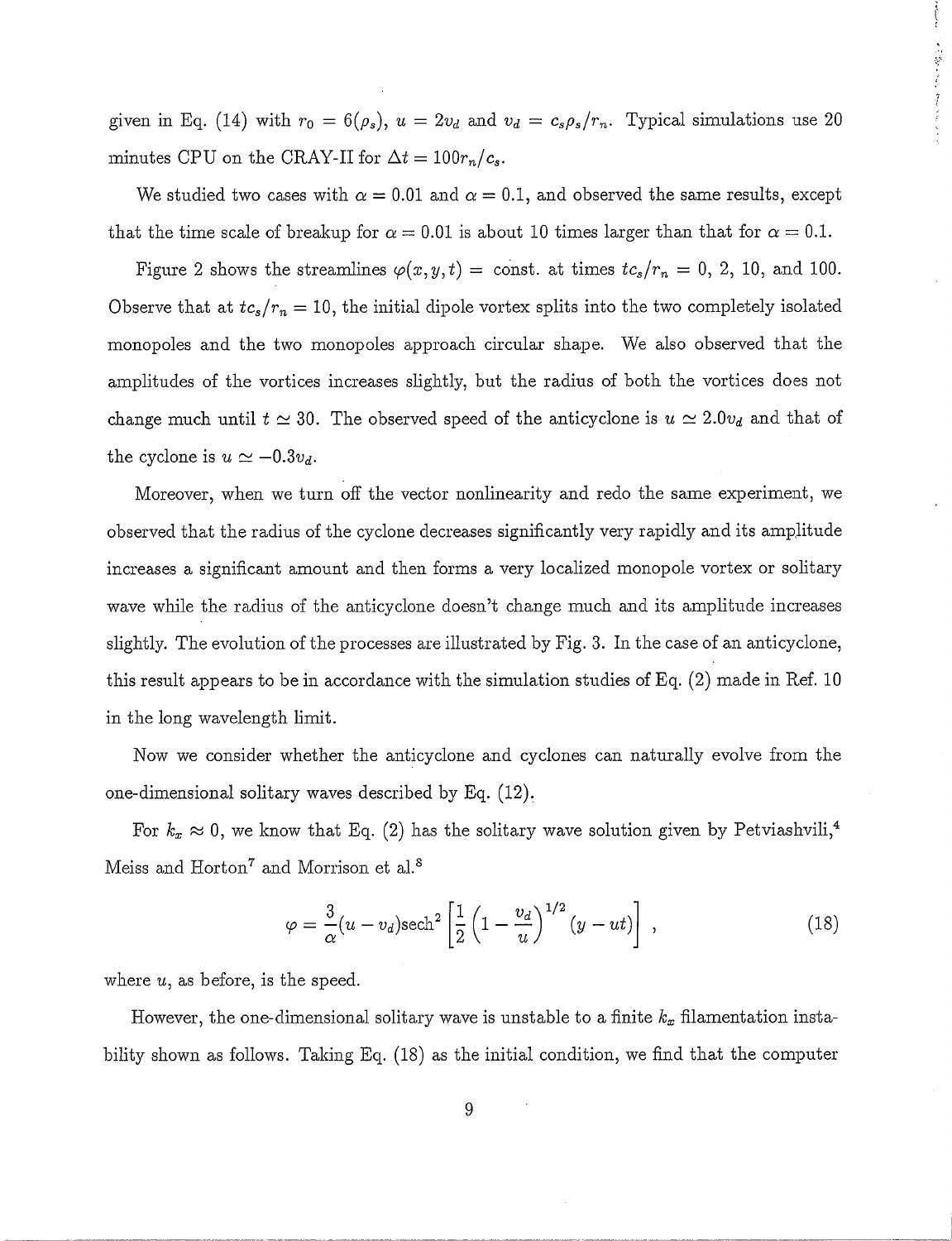solution of Eq. (2) evolves into the two-dimensional, nearly circularly symmetric monopole vortices. The results are shown in Fig. 4.

The solution (18) is possible only when  $u > v_d$  or  $v_d u < 0$ . For  $u > v_d$ , we find that the positive solitary wave eventually evolves into two-dimensional anticyclones, as shown in Fig. 4. For  $u < 0$ , we also find that the negative solitary wave,

$$
\varphi = -\frac{3}{\alpha}(|u| + v_d) \mathrm{sech}^2\left(\frac{\sqrt{1 + \frac{v_d}{|u|}}}{2}y\right) \tag{19}
$$

■ 1.557 (104) 288 (104) 388 (104)

evolves into two-dimensional cyclones with  $k_x \sim k_y$ . From Eq. (16), we can see that  $\varphi_m < 0$ occur for  $\alpha |\varphi_m|/3\gamma > v_d$  where  $u < 0$ . With Eq. (19) as initial data, we find that cyclones evolve out of the one-dimensional negative solitary wave.

## **v. Stability of Cyclone and Anticyclone**

As noted in Sec. IV, Mikhailovskaya<sup>9</sup> did some simulation studies of Eq. (2). Her results indicate that when  $\alpha$  is large enough, that is, the scalar nonlinearity is dominant, the dipole vortex rapidly separates with monopoles moving in opposite directions away from their initial positions. The radius of anticyclones  $(\varphi > 0)$  increase slightly. The amplitude decreases and it approaches a circular shape, but cyclones  $(\varphi > 0)$ , she finds, gradually decay into small vortices and finally disappear. In general, we find a different result, both theoretically and numerically.

Now we ask if the cyclone will disappear eventually; in other words, if the cyclone can be the solution of Eq. (2).

From Sec. III the solitary wave solution (7) of Eq. (2) does exist, from (8) and (10) with

$$
\varphi = \left[\frac{3\gamma}{\alpha}(u - v_d)\right] \psi(kr) \tag{20}
$$

and  $r = [x^2 + (y - ut)^2]^{1/2}$ . So for  $u > v_d$ , we get a solitary solution for positive amplitude. For  $u < 0$  we get for negative amplitude, and positive  $k^2$  provided  $\alpha |\varphi_m| > 3\gamma v_d$ .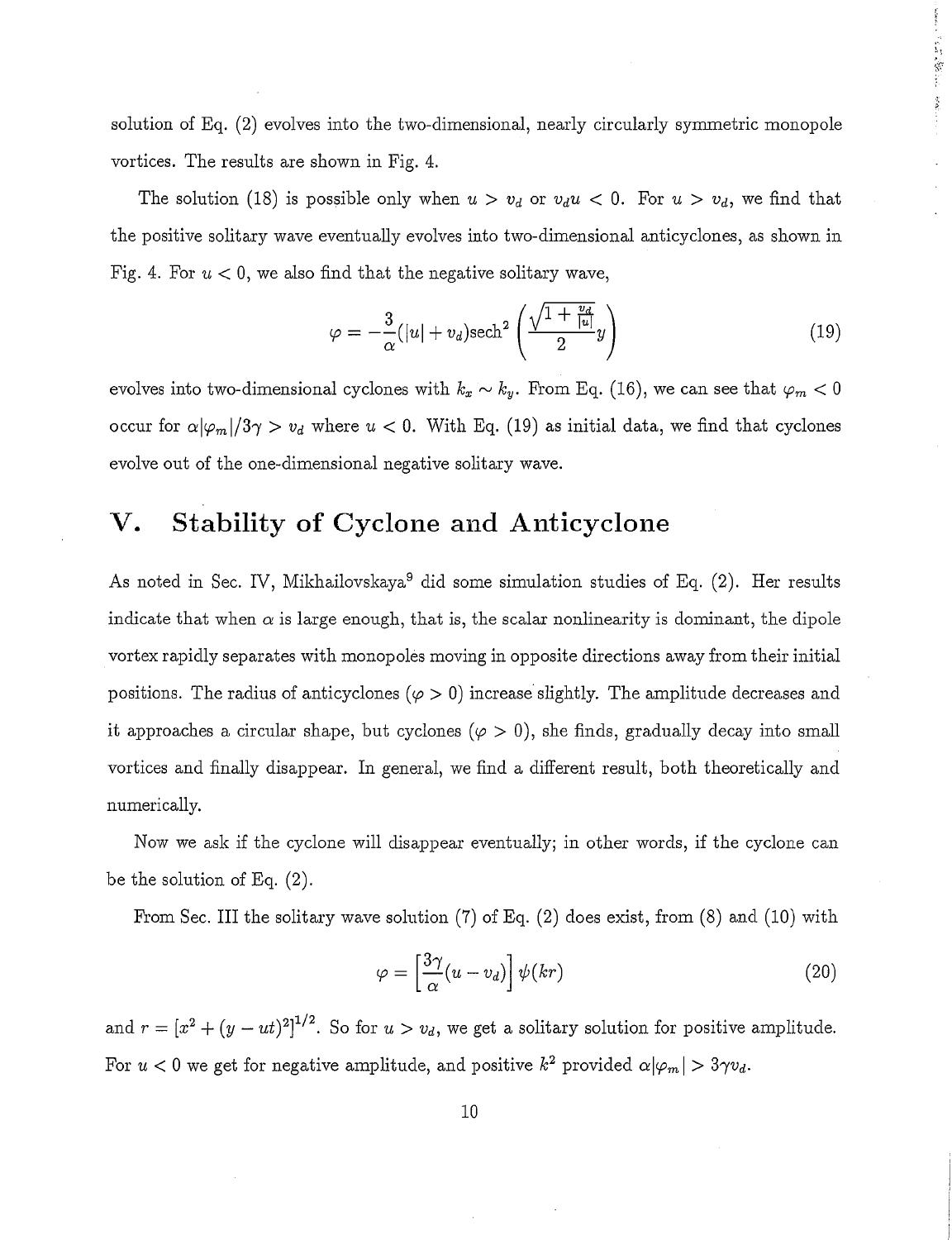This means that both the cyclones and anticyclones can exist and stay stable in the system after the initial dipole vortex pair breaks up if the amplitude  $\varphi_m$  of the dipole pair is large enough so that  $\alpha|\varphi_m| > 3\gamma v_d$ . This condition requires a substantial amplitude and energy for the solitary wave to form the cyclone.

重型的 医凝固的 生态

We, therefore, think that the disappearance of cyclone observed in the experiments<sup>5,6</sup> and in the numerical simulation<sup>9</sup> is probably due to too small of an amplitude so that  $\alpha |\varphi_m| < 3\gamma v_d$  for which it follows that  $0 < u < v_d$ . This is a regime of radial outgoing wave solitons which dissipate away the cyclone. This type of radiation damping is important for drift waves in plasmas with magnetic shear which we now briefly discuss. In the rotating fluid experiments the radiation damping would appear as a wake of Rossby waves that disperse the energy in the vortex core.

The most important inhomogeneity in a plasma is typically the magnetic shear  $S = r_n/L_s$ , which can cause the monopoles to decay.<sup>2</sup> The drift wave vortex has local  $k_{\parallel} = 0$ , but due to the magnetic shear away from the core  $k_{\parallel} = k_y(x/L_s)$ . Taking into account the coupling to the parallel ion acceleration  $\dot{v}_{\parallel} = -(e/m_i)\hat{b} \cdot \nabla \Phi$  leads to the shear induced ion acoustic term in Eq. (6)

$$
-u(1-\nabla^2)\frac{\partial\varphi}{\partial y} + v_d\frac{\partial\varphi}{\partial y} + \frac{S^2x^2}{u}\frac{\partial\varphi}{\partial y} + \alpha\varphi\frac{\partial\varphi}{\partial y} + [\nabla^2\varphi,\varphi] = 0.
$$
\n(21)

In the small amplitude region exterior to the vortex core the wave field is given by

$$
\partial_x^2 \varphi_{k_y}(x) + \left( -1 - k_y^2 + \frac{v_d}{u} + \frac{S^2 x^2}{u^2} \right) \varphi_{k_y}(x) = 0 , \qquad (22)
$$

with

$$
\varphi(x,y,t) = \int dk_y \varphi_{k_y}(x) e^{ik_y(y-ut)}.
$$

For  $uv_d < 0$  or  $u > v_d$ , Eq. (22) has turning points at  $x = \pm x_T$  where  $x_T^2 = u^2(1 + k_y^2 - ...$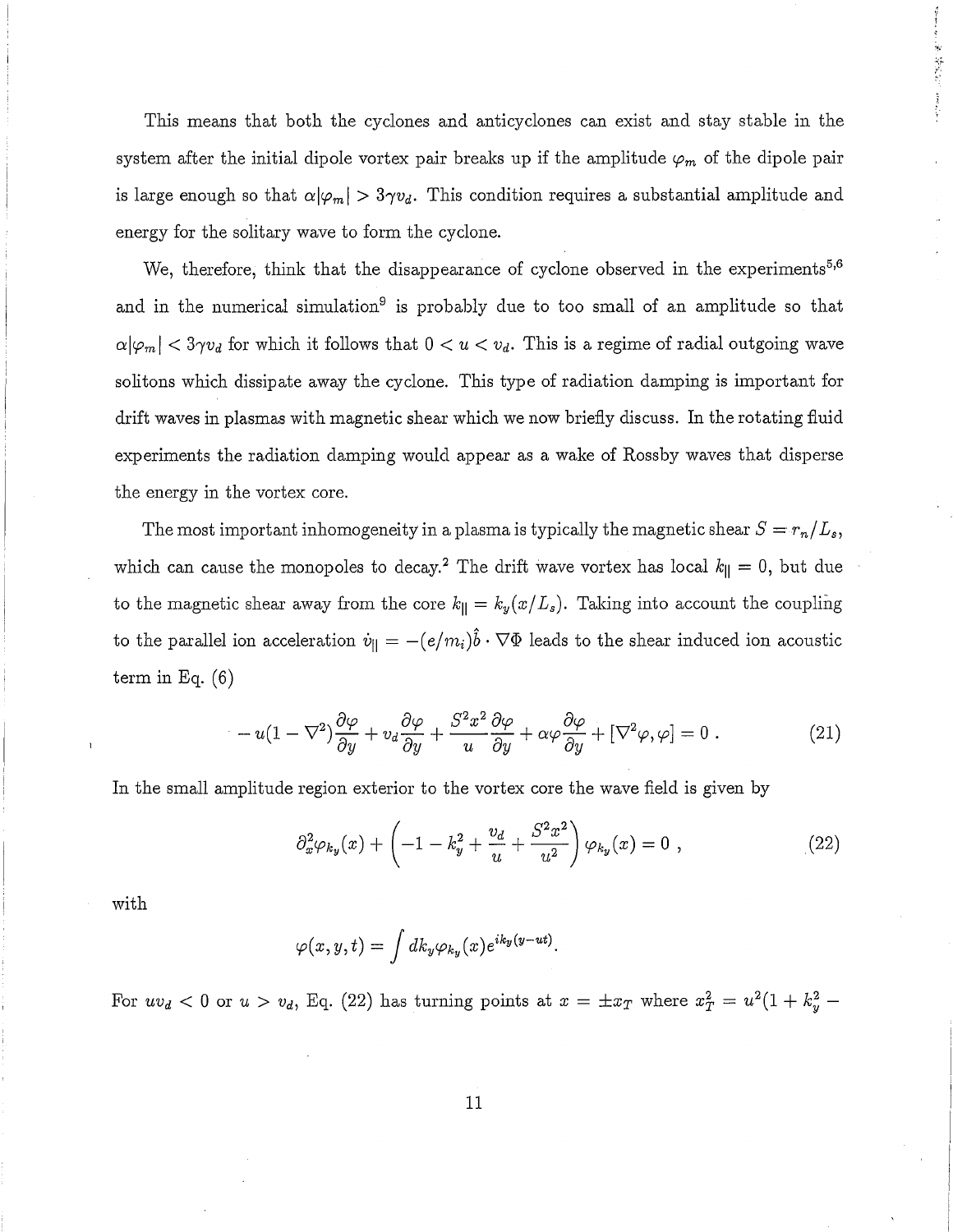$v_d/u)/S^2$ . The wave spectrum for  $x^2 > x_0^2$  is

$$
\varphi_{k_y}(x) = \begin{cases} A_{k_y} Q(x)^{-1/4} \exp\left(i \int_{x_T}^x Q^{1/2}(x') dx'\right) & x > x_T \\ A_{k_y} (-Q(x))^{-1/4} \exp\left(-\int_{x_T}^x (-Q)^{1/2} dx' - \frac{i\pi}{4}\right) & x_0 < x < x_T \end{cases}
$$
 (23)

1. 11. 感染性 (人名)

where  $Q(x) = S^2x^2/u^2 - k^2 - k_y^2$  and  $x_0$  is the vortex core at  $kx_0 \approx 1$ . We note that  $\int_{\pi}^{x} Q^{1/2}(x') dx' \simeq Sx/2u^2$  for  $x \gg x_T$  describing the outgoing radiation and that  $\int_{\pi}^{x}$  $(-Q)^{1/2}dx'$  $\tilde{\mathcal{L}}^2 = \int_0^{x_T} (-Q)^{1/2} dx' + (k^2 + k_y^2)^{1/2} x$ , where the tunneling phase is  $\int_0^{x_T} (-Q)^{1/2} dx = (\pi u/4S)(k^2)$ *o*   $(-Q)^{1/2}dx' + (k^2 + k_y^2)^{1/2}x$ , where the tunneling phase is  $\int_0^{x_T} (-Q)^{1/2}dx = (\pi u/4S)(k^2 +$  $k_y^2$  for  $x < x_T$ .

The branch in Eq. (23) is chosen to satisfy outgoing energy boundary conditions with  $\omega = k_y u$  and the stationary phase condition  $\partial/\partial \omega(Sk_yx^2/2\omega + \omega t) = 0$ , given the group velocity  $x^2 = 2\omega^2 t/(k_y S) = (2k_y u^2/S)t$ . In the presence of shear, the exterior vortex  $(\xi \gtrsim 1)$ solution

$$
\varphi(x,y,t) = \frac{B}{(kr)^{1/2}} e^{-kr} \simeq \frac{3.1}{(kx)^{1/2}} e^{-kx - \frac{k(y - ut)^2}{2x}} \tag{24}
$$

connects to the wave field (23) determining its amplitude  $A(k_y)$ . Taking the Fourier transform of (24), we obtain

$$
A(k_y) = \frac{B(2\pi)^{1/2}(k^2 + k_y^2)^{1/2}}{k} e^{i\pi/4 - \frac{\pi |u|}{4S}(k^2 + k_y^2)}.
$$
 (25)

The outgoing wave propagation given by the connection of Eq. (24) to Eq. (23) leads to the decay of the total vortex energy  $E_v$ . Integrating the energy balance Eq. (4) over  $\int_{-\infty}^{+\infty} dy$  $\int_{-L}^{+L}$ and  $\int a^2 dx$  and using Eq. (23) to evaluate the outgoing wave energy flux gives the rate of  $-L$  and then  $\frac{1}{2}$   $\left( -\frac{1}{2} \right)$  is startants the satisfying that strings decay of vortex energy

$$
\frac{dE_v}{dt} = \int_{-L}^{+L} dx \int_{-\infty}^{+\infty} dy \frac{\partial \varepsilon}{\partial t} = u \int_{-\infty}^{+\infty} dk_y \, i \, k_y \left[ \varphi_{k_y}^*(x) \partial_x \varphi_{k_y}(x) - \varphi_{k_y}(x) \partial_x \varphi_{k_y}^*(x) \right]
$$
\n
$$
\simeq -uS \int_0^{\infty} dk_y k_y |A_{k_y}|^2 . \tag{26}
$$

Using formula (25) for  $A_{k_y}$  we obtain the shear induced vortex decay rate

$$
\frac{dE_v}{dt} = -\frac{4\pi SB^2}{k^3} \exp\left(\frac{-\pi |u|k^2}{2S}\right) \tag{27}
$$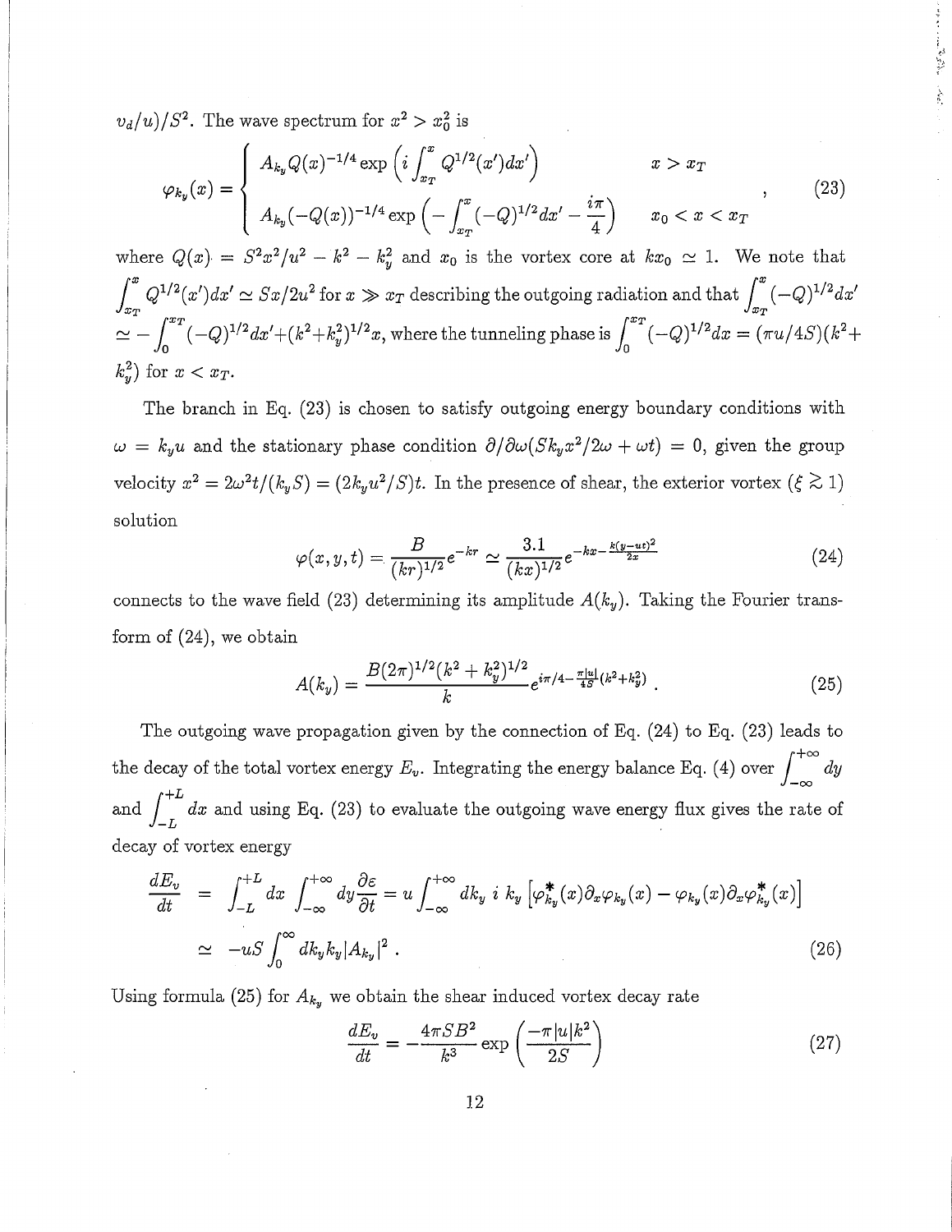valid for  $k^2 > 0$ . Thus the shear damping is exponentially small provided the speed *u* is not too close to the wave propagation domain  $0 \le u \le v_d$ . In Eq. (27)  $B \simeq 3.1$ , computed from the unperturbed solitary vortex.

 $\mathbf{r}$  ,  $\mathbf{r}$  ,  $\mathbf{r}$  ,  $\mathbf{r}$  ,  $\mathbf{r}$ 

The theory for the effect of inhomogeneity due to magnetic shear in Eqs.  $(21)$ – $(27)$  is based on the assumption that for strong vortices, the inhomogeneity causes a leakage of wave energy from the vortex core, but does not strongly alter the interior solution. At some stronger level of inhomogeneity the core of the vortex is perturbed, and non-perturbative solutions of the effect of inhomogeneity are required. Work is in progress for such nonperturbative nonlinear vortex solutions. Recent simulation studies by Carnevale *et al.*<sup>11</sup> for the effect of topography on monopole and dipole vortices show perturbative as well as destructive effects from inhomogeneities. Carnevale *et al.* presents simulations with topography (linear inhomogeneities) causing the dipole to split up into monopole vortices.

#### **VI. Summary and Conclusions**

Analytical and numerical studies on the effect of scalar nonlinearity on the evolution of dipole vortex . solutions of the nonlinear drift wave-Rossby wave equation are reported. The study shows that the lifetime of the dipole drift vortices depends not only on the viscosity, but also on the magnitude of the scalar nonlinearity. For plasmas, the magnitude of the scalar nonlinearity is associated with a gradient of the plasma temperature,<sup>4</sup>  $\eta_e$ , in the field of a drift wave and is described by the parameter  $\alpha = \eta_e \rho_s / r_n$ . In the Rossby waves, the scalar nonlinearity arises from the variation of the depth of the fluid with wave amplitude, as in the classical KdV equation for shallow water waves. The dipole lifetime scale is estimated from  $\tau \sim r_0/\alpha \varphi_m$ , where  $\varphi_m$  is a measure of vortex amplitude. We show that both the anticyclone  $(\varphi > 0)$  and cyclone  $(\varphi < 0)$  exist and do not disappear after the dipole vortex pair breaks up, in apparent contrast to the report of Mikhailovskaya,<sup>9</sup> who argues that the cyclone vortex disappears. We note, however, that there is a critical amplitude for the formation of the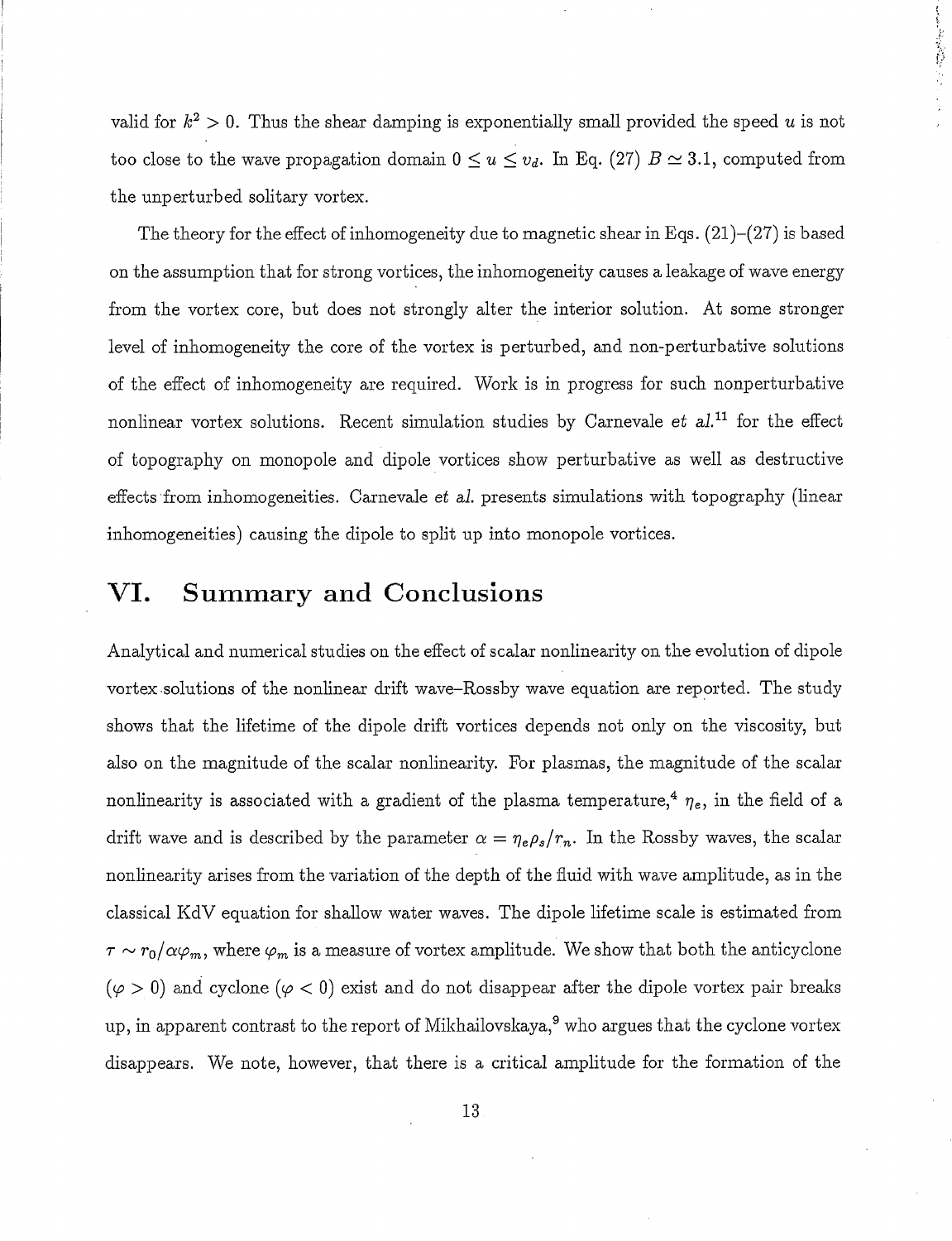cyclone which is probably not satisfied in her simulation.

The question of the existence of the cyclone solution is important for the interpretation of the rotating water tank experiments. In the early experiments of Antipov *et* al. ,5,6 only anticyclones were reported to be long-lived vortices. In the work of Antonova *et* al. 12 with a larger tank, it is reported that both cyclones and anticyclones are formed. We suggest that cyclones, although requiring sufficient amplitude to form, are a natural solution of the nonlinear drift wave-Rossby wave equation. The cyclones may be especially important for anomalous transport because of their low propagation velocity.

これをきる こうしゃ こうしゃ

#### **Acknowledgments**

The author gratefully acknowledges the work of Lee Leonard during the course of this investigation. The work was supported by the U.S. Department of Energy contract #DE-FG05-80ET -53088.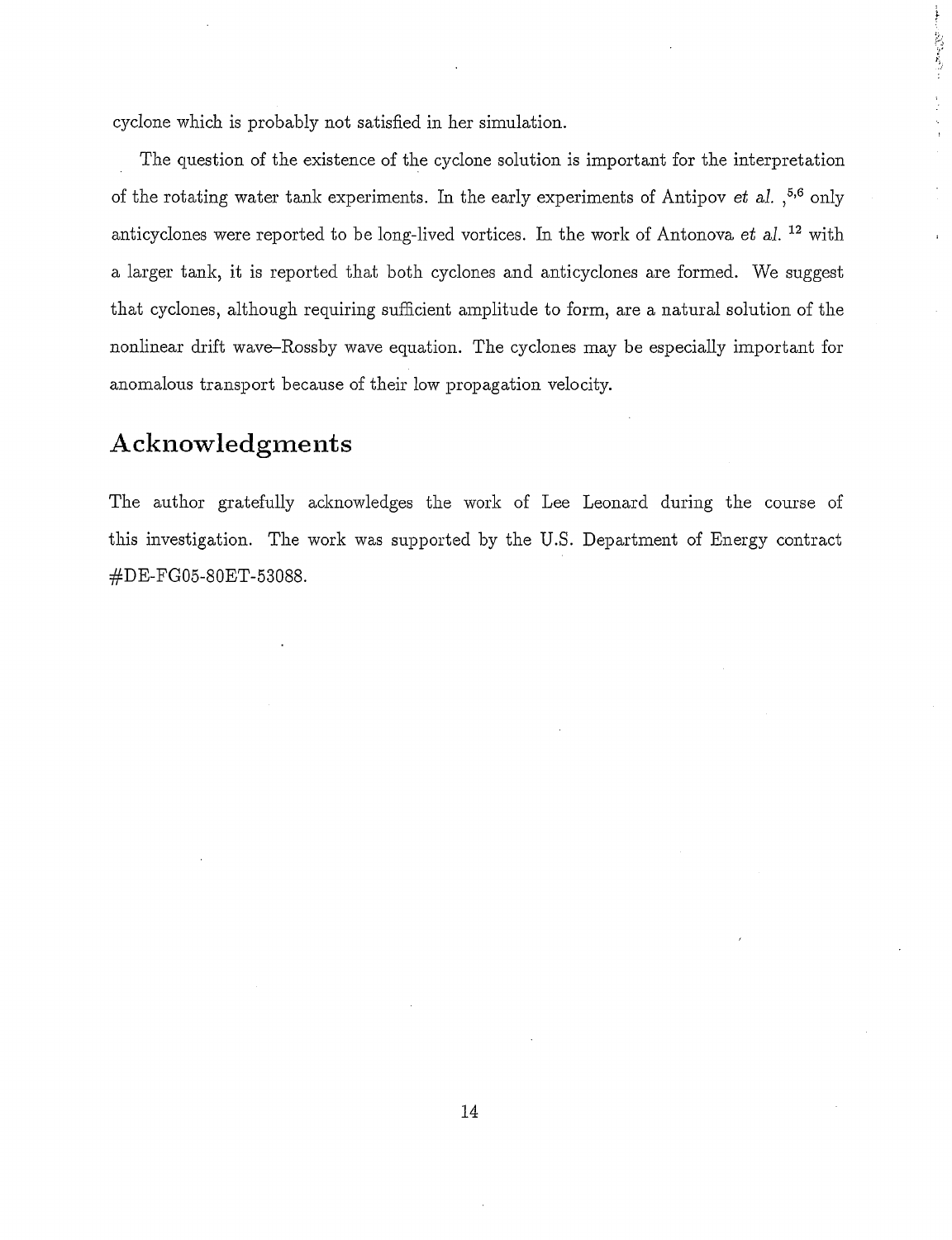### **References**

1. M. Makino, T. Kamimuya, and T. Tanuiti, J. Phys. Soc. Japan 50, 980 (1981).

 $\sum_{i=1}^{\infty}$ 

- 2. J.D. Meiss and W. Horton, Phys. Fluids 26, 990 (1983).
- 3. W. Horton, *Drift Wave Vortices and Anomalous Transport,* Univ. of Texas IFSR #312, (1988).
- 4. V.l. Petviashvili, Fiz. Plazmy 3,270 (1977) [Sov. J. Plasma Phys. 3, 150 (1977)].
- 5. S.V. Antipov, M.V. Nezlin, V.K. Rodionov, V.N. Snezhkin, and A.S. Trubnikov, Zh. Eksp. Teor. Fiz. 84, 1357 (1983), [Sov. Phys. JETP 57, 786 (1983)].
- 6. S.V. Antipov, M.V. Nezlin, E.N. Snezhkin, and A.S. Trubnikov, Zh. Eksp. Teor. Fiz. 82, 145 (1982), [Sov. Phys. JETP 55, 85 (1982)].
- 7. J.D. Meiss and W. Horton, Phys. Rev. Lett. 48, 1362 (1982) and Phys. Fluids 25, 1838 (1982).
- 8. P.J. Morrison, J.D. Meiss, and J.R. Cary, Physica IID, 324 (1984).
- 9. L.A. Mikhailovskaya, Fiz. Plazmy 12, 879 (1986), [Sov. J. Plasma Phys. 12, 507 (1986)].
- 10. V.P. Pavlenko and V.B. Tazanov, Sov. J. JETP 64, 304 (1986 [Zh. Eksp. Teor. Fiz. 91, 517 (1986)].
- 11. G.F. Carnevale, G.K. Vallis, R. Purini, and M. Briscolini, J. of Fluid Dynamics (to be published).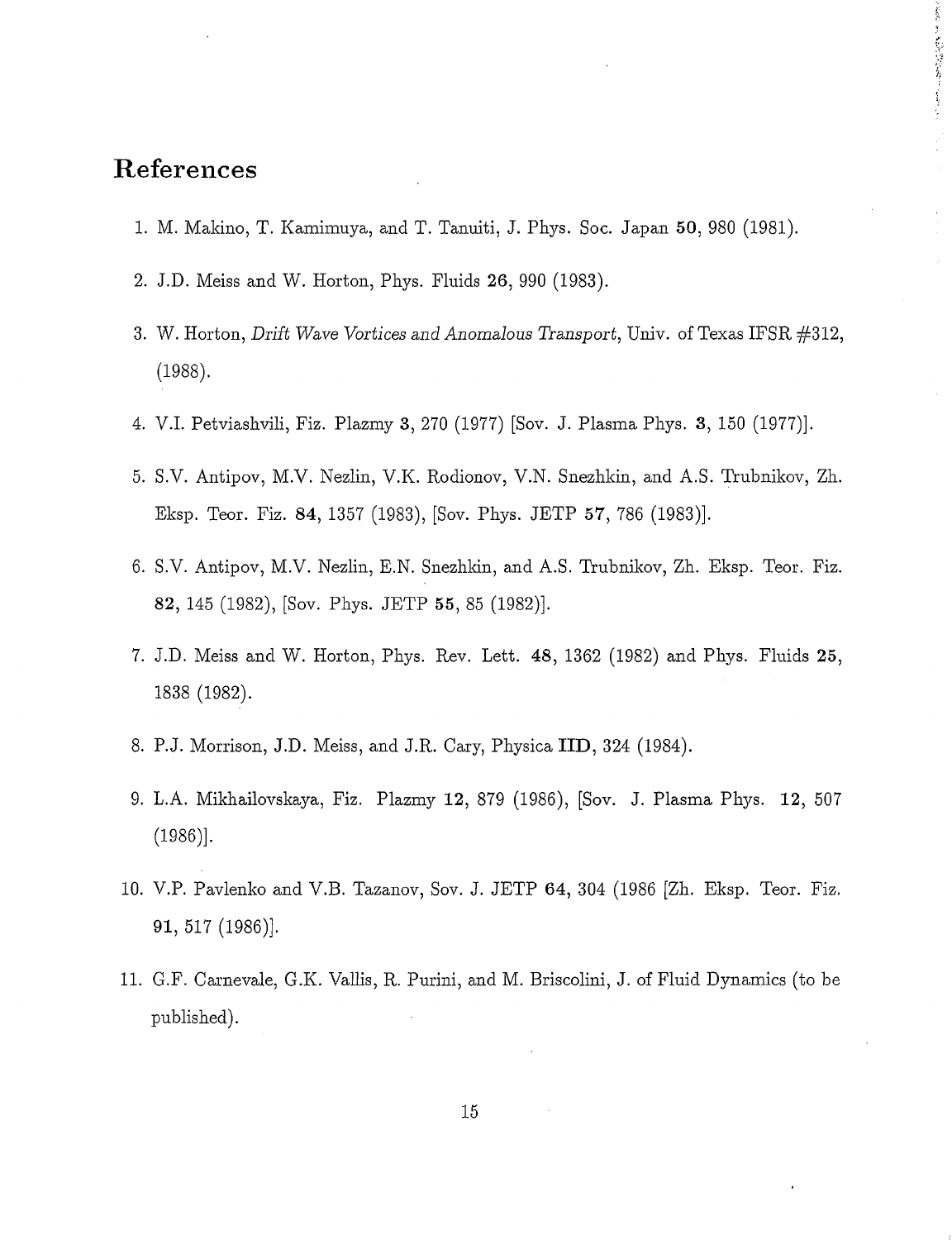12. R.A. Antonova, B.P. Zhvaniya, D.G. Lominadze, D.l. Nanobashivili, and V.l. Petviashivili, Sov. Phys. JETP Lett. 37, 651 (1983) [Pisma Zh. Eksp. Teor. Fiz. 545 (1983)].

 $\frac{1}{2}$ 

 $\zeta$ f.

 $\hat{\boldsymbol{\beta}}$ 

----------------------------~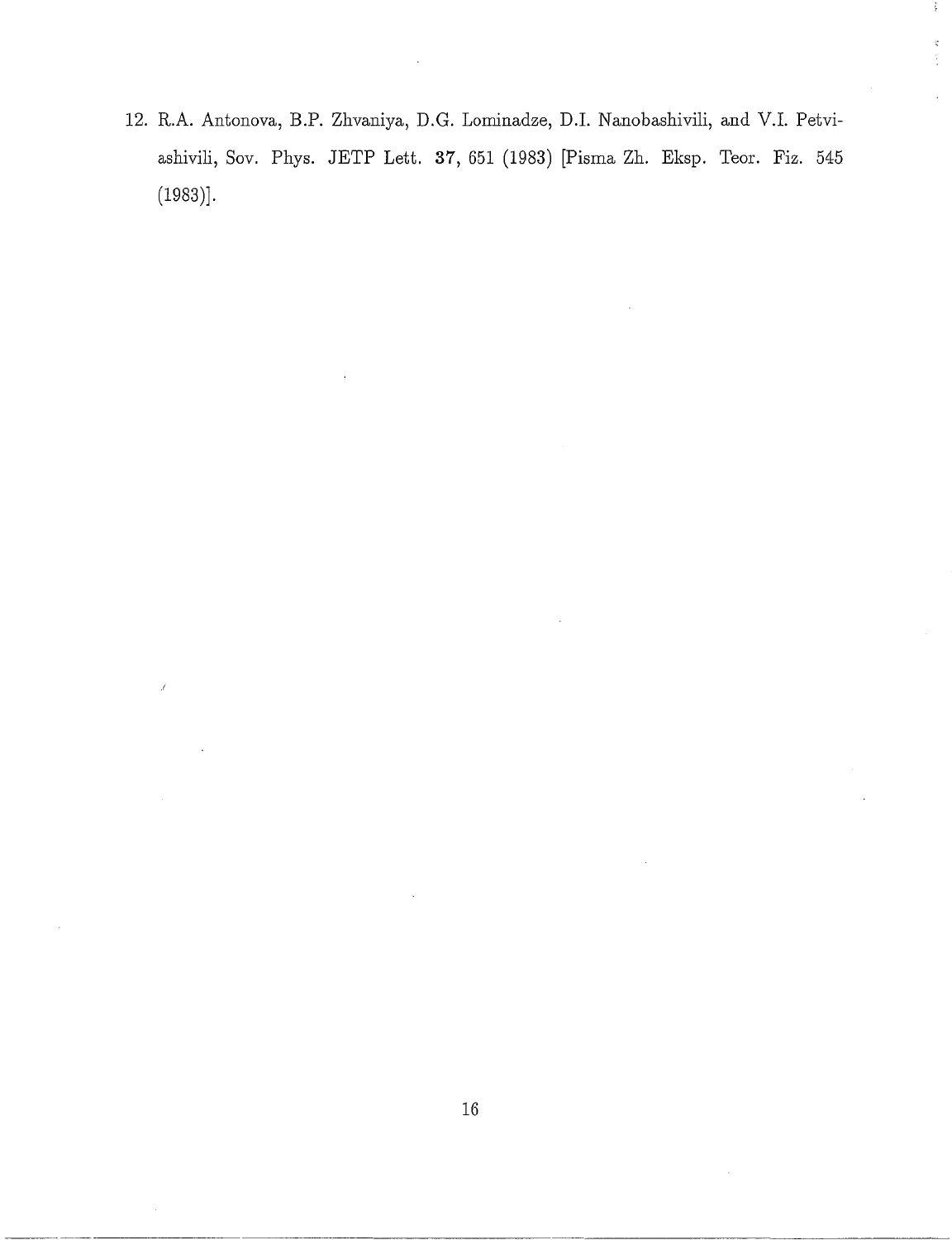## **Figure Captions**

1. (a) Plot of the solitary wave solution of Eq. (9). (b) Solutions of Eq. (9) with  $\psi'(0) = 0$ . Curve 1 has  $\psi(0) = 1.85$ . Curve 2 has  $\psi(0) = \gamma$  (as in 1(a)); it is homoclinic to zero:  $\psi(r = \infty) = 0$ . Curves 3 and 4 have  $\psi(0) = 1.3$  and  $\psi(0) = 0.1$ , respectively. These, like all solutions with $\gamma > \psi(0) > 0$ , are homoclinic to 2/3. When lowered by 2/3 these represent wave-like or radiation solutions. Curve 5 has  $\psi(0) = -0.1$ .

東北 最もない しょく

- 2. Splitting drift wave dipole vortex into monopoles with dipole radius  $r_0 = 6\rho_s$ , amplitude of scalar nonlinearity  $\alpha = 0.1$  ( $\eta_e \rho_s/r_n$ ), drift wave velocity  $u = 2v_d$  ( $v_d = 1$ ). At  $t = 0$ , (a) shows the contours for the exact dipole vortex solution to the Hasegawa-Mima-Rossby wave equation. The solid lines represent positive value of potential  $\varphi$ , and the dashed lines, negative value. The contours for  $\varphi$  have contour interval  $\Delta \varphi = 4.0$ .
- 3. Splitting dipole vortex without vector nonlinearity with everything the same as in Fig. 2, except that the vector nonlinear term in Eq.  $(2)$  is dropped out.
- 4. One-dimensional solitary wave traveling along the y-axis tears with finite  $k_x$  and forms two-dimensional solitary waves. (a) shows the contours for the initial 1-D solitary wave solution with  $k_x = 0$ . (b)-(c) show the reconnection of the flow lines to form four strong, nearly circular vortices. Here  $\alpha = 0.1$  and  $u = 2v_d$  for the initial 1-D solitary wave, Eq. (18).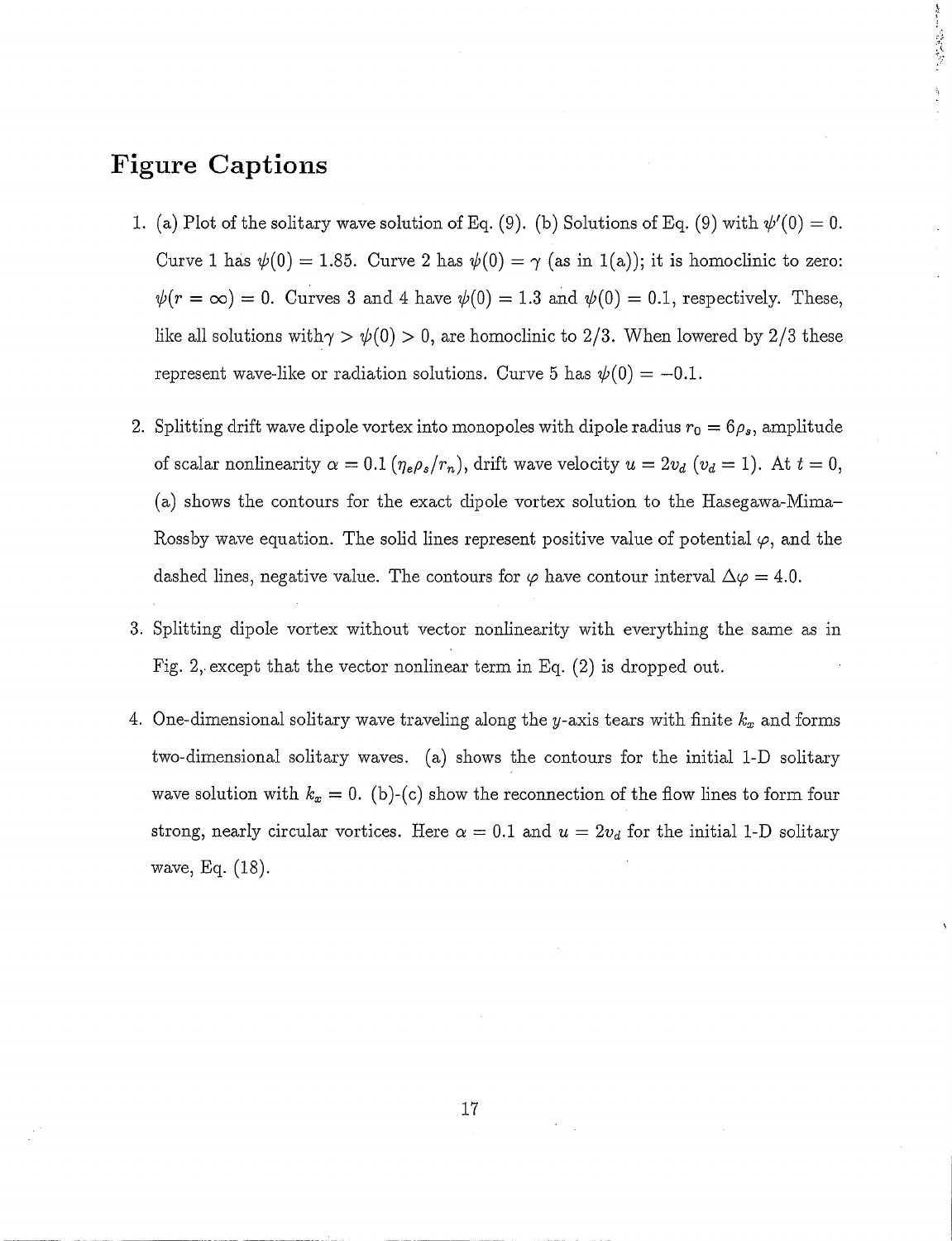

Fig. 1a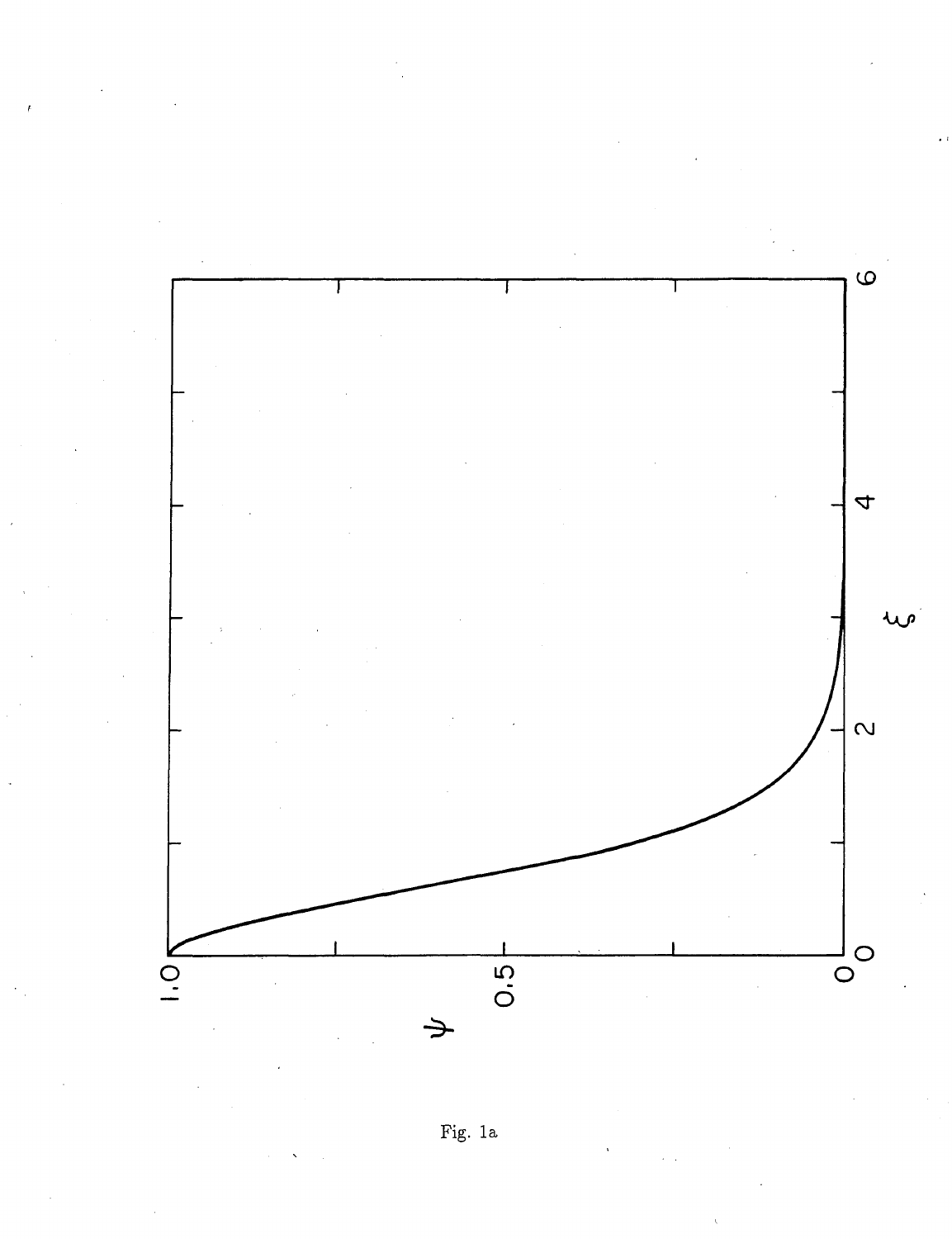

Fig.  $1\mathrm{b}$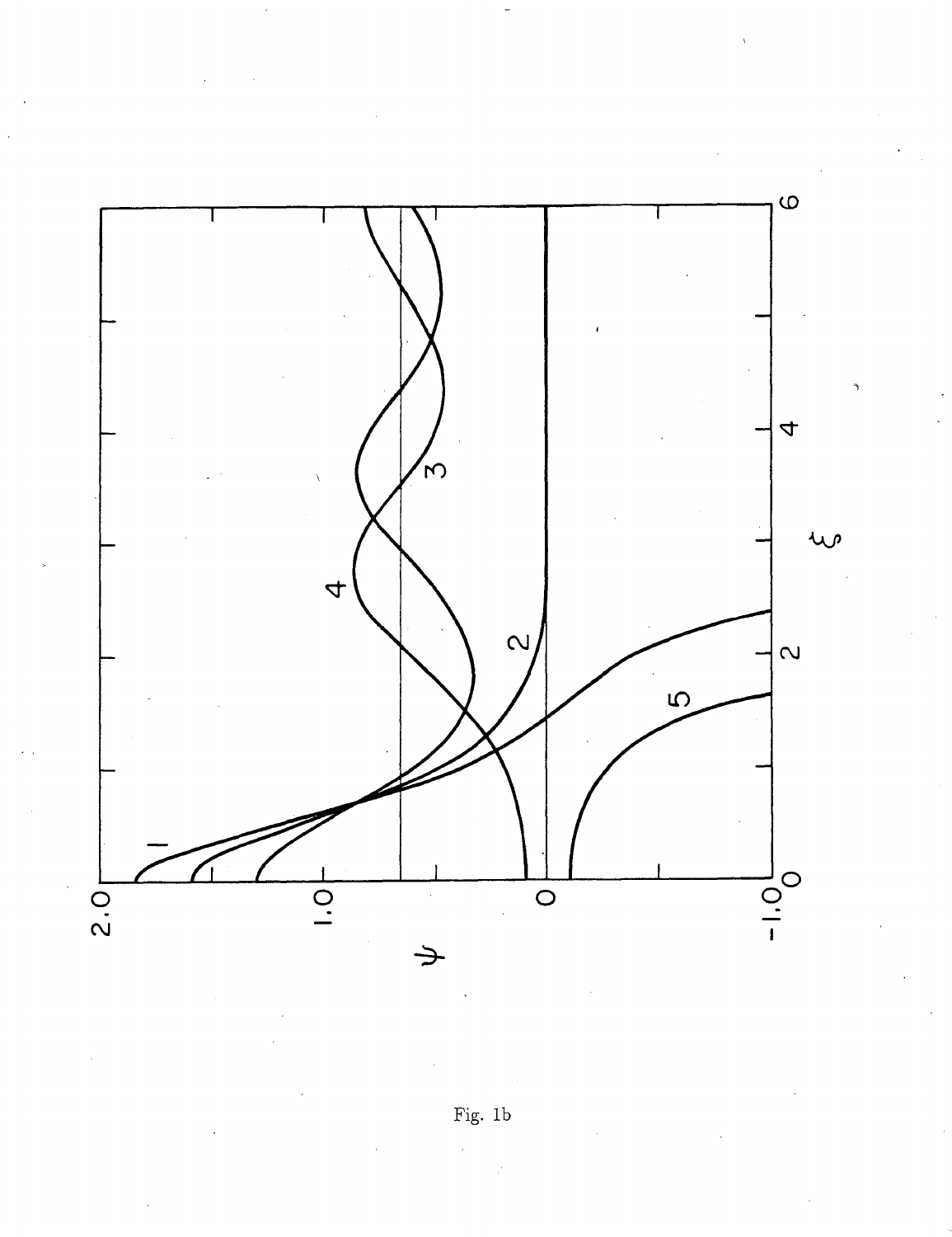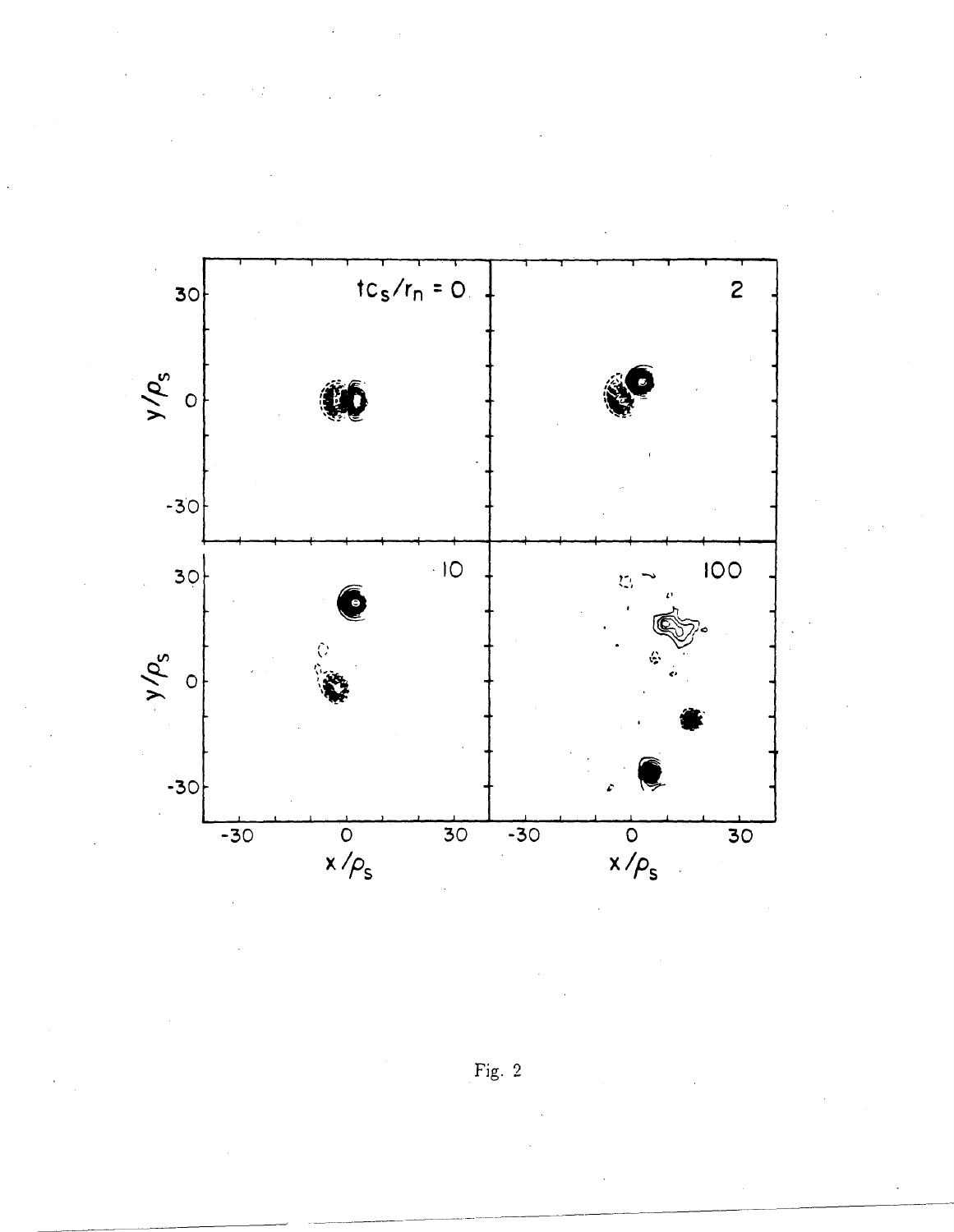

Fig.  $\dot{3}$